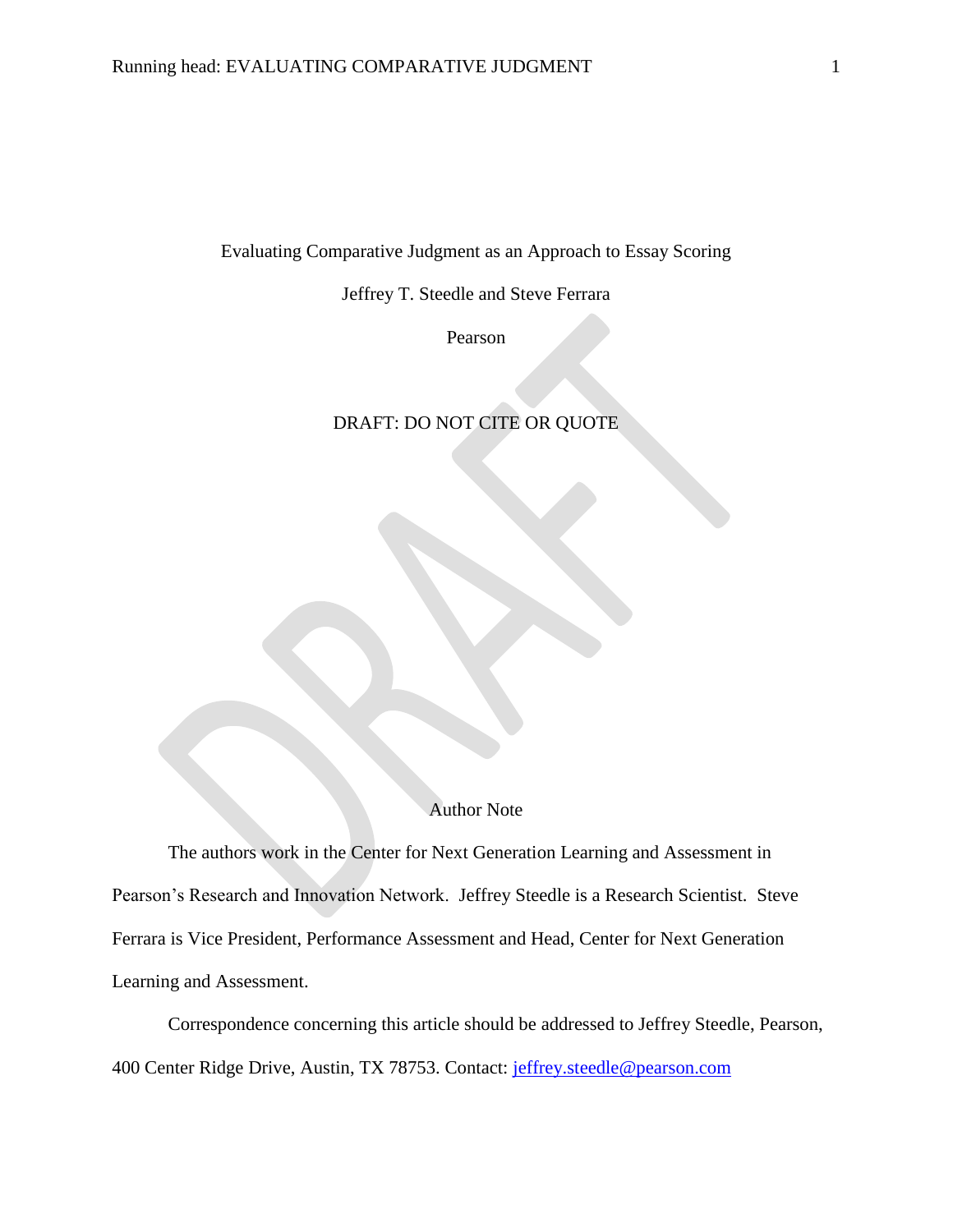#### Abstract

As an alternative to rubric scoring, comparative judgment generates essay scores by aggregating decisions about the relative quality of the essays. Comparative judgment eliminates certain scorer biases and potentially reduces training requirements, thereby allowing a large number of judges, including teachers, to participate in essay evaluation. The purpose of this study was to assess the validity, labor costs, and efficiency of comparative judgments as a potential substitute for rubric scoring. An analysis of two essay prompts revealed that comparative judgment measures were comparable to rubric scores at a level similar to that expected of two professional scorers. The comparative judgment measures correlated slightly higher than rubric scores with a multiple-choice writing test. Score reliability exceeding .80 was achieved with approximately nine judgments per response. The average judgment time was 94 seconds, which compared favorably to 119 seconds per rubric score. Practical challenges and recommendations for future research are discussed.

*Keywords:* essay scoring, comparative judgment, achievement testing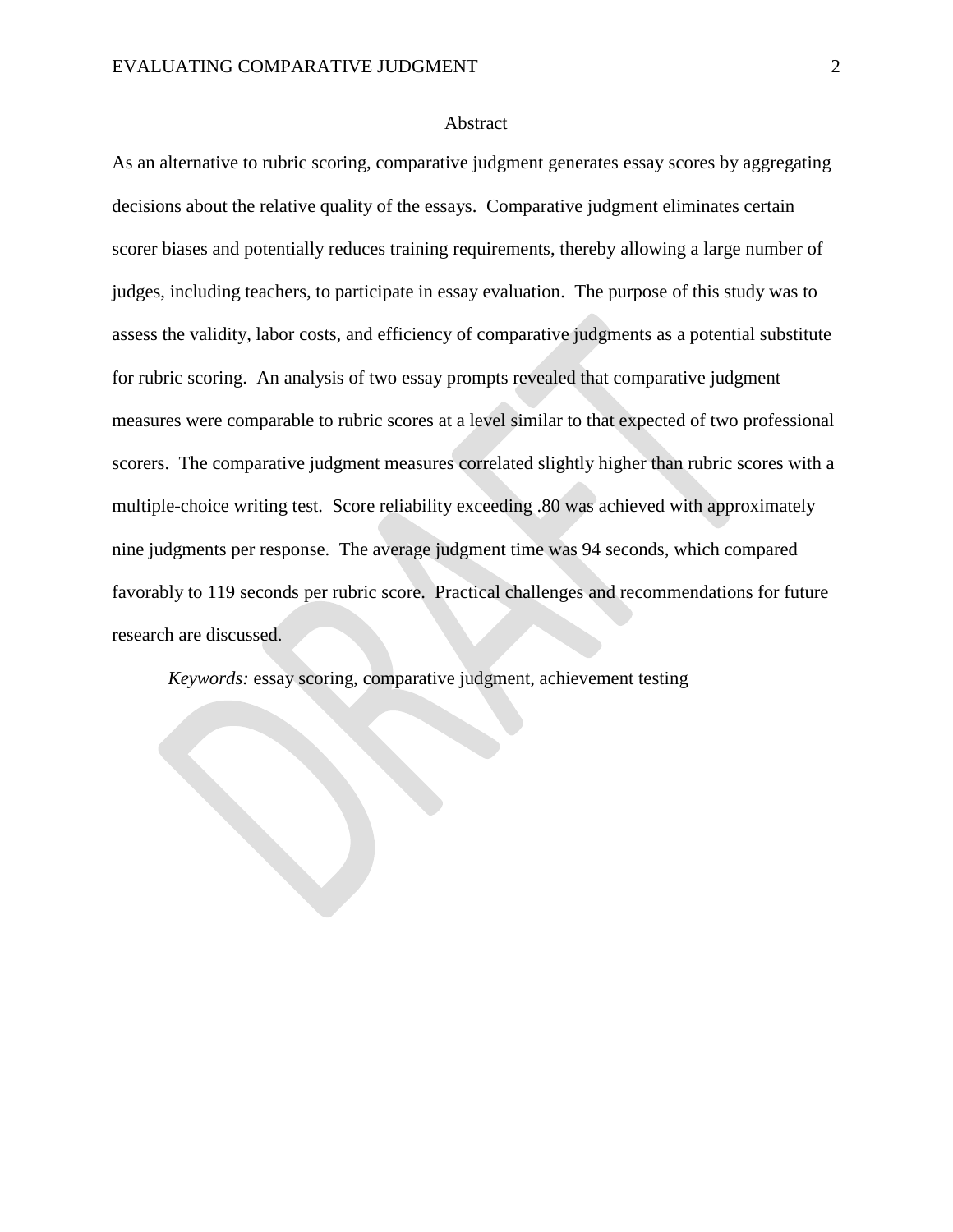Evaluating Comparative Judgment as an Approach to Essay Scoring

In large-scale assessment programs that administer constructed-response items and tasks, the process of training, calibrating, and monitoring scorers is lengthy and resource intensive. Over one or two days of training, scorers become familiar with each score point on a rubric and learn to identify important features of student responses in a manner consistent with the expert scorer-trainer and with exemplars known as "anchor papers." Scorers who pass qualification tests are monitored throughout operational scoring to ensure continued scoring accuracy. Despite these rigorous procedures, which are consistent with the recommendations of the Standards for Educational and Psychological Testing [\(AERA, APA, & NCME, 2014\)](#page-21-0), measurement error associated with "rater effects" is expected [\(Wolfe & McVay, 2012\)](#page-25-0).

Comparative judgment is a possible alternative to rubric scoring. Generally, the process requires judges to compare objects and make decisions about their relative qualities (e.g., Essay A is higher quality or Essay B is higher quality). Comparative judgment is viewed as a pure form of expert judgment because it involves comparing two like objects, rather than comparing an object to an internalized standard [\(Gill, Bramley, & Black, 2007\)](#page-22-0). The aggregation of numerous judgments yields estimated locations along a continuum or perceived quality. If desired, these estimates can be anchored to a rubric scale by including anchor papers with fixed scores in the judgment and estimation processes.

Compared to rubric scoring, comparative judgment offers several potential advantages. Judges make relative decisions in comparative judgment, and this eliminates the possibility of exhibiting several common scorer biases (i.e., strictness or lenience, central or extreme tendencies). That is, scorers may disagree about the rubric scores for two essay responses, but they may still agree about which response reflects higher quality. Consequently, it is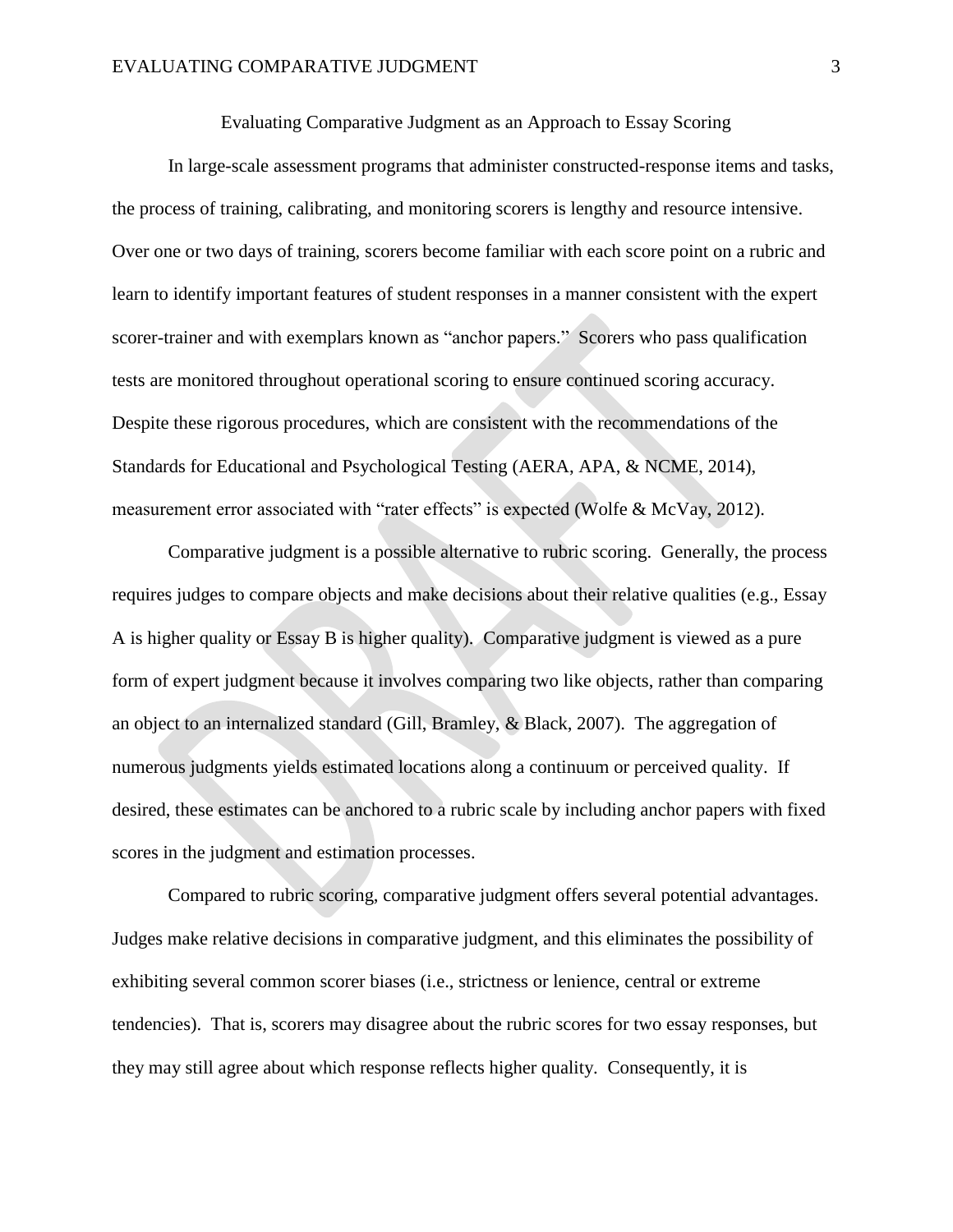unnecessary to train judges to agree exactly with scoring trainers and anchor paper scores, and this could reduce training, qualification, and monitoring requirements. Moreover, relative judgments of academic performance tend to be more accurate than absolute judgments [\(e.g., Gill](#page-22-1)  [& Bramley, 2008\)](#page-22-1), and this could lead to more valid inferences about student proficiency. Finally, relative judgments may be less cognitively demanding and less time consuming, and this could reduce fatigue and allow for collecting more judgments in a given period.

If empirical research supports these advantages, comparative judgment may be an appealing way to involve more teachers in essay evaluation as professional development. When teachers participate in scoring, their productivity is often lower because the scoring is added to regular teaching responsibilities. Moreover, teachers report maximum professional development benefits after scoring approximately 50 student responses [\(M. Jones, 2014\)](#page-23-0), which is many fewer than would be expected of professional scorers. So, if comparative judgment reduces the barriers to entry to scoring projects, more teachers could engage in evaluating student responses (even for a brief time), thereby increasing the reach of scoring as professional development.

Although some have proposed replacing traditional scoring with comparative judgment [\(e.g., Pollitt & Elliott, 2003\)](#page-24-0), Bramley and Oates [\(2011\)](#page-22-2) asserted, "The issue for its deployment depends not least on reaching a judgment regarding its benefit-effort ratio in a specific context" (p. 33). To that end, this study examined the validity, labor costs, and efficiency of comparative judgment scoring. In this study, trained teachers made comparative judgments of essay responses from a state achievement testing program. The analysis estimated comparative judgment measures of essay quality and compared them to rubric scores from professional scorers. The approaches were also compared in terms of time on task and correlation with another measure of writing ability. Additional analyses evaluated the relationship between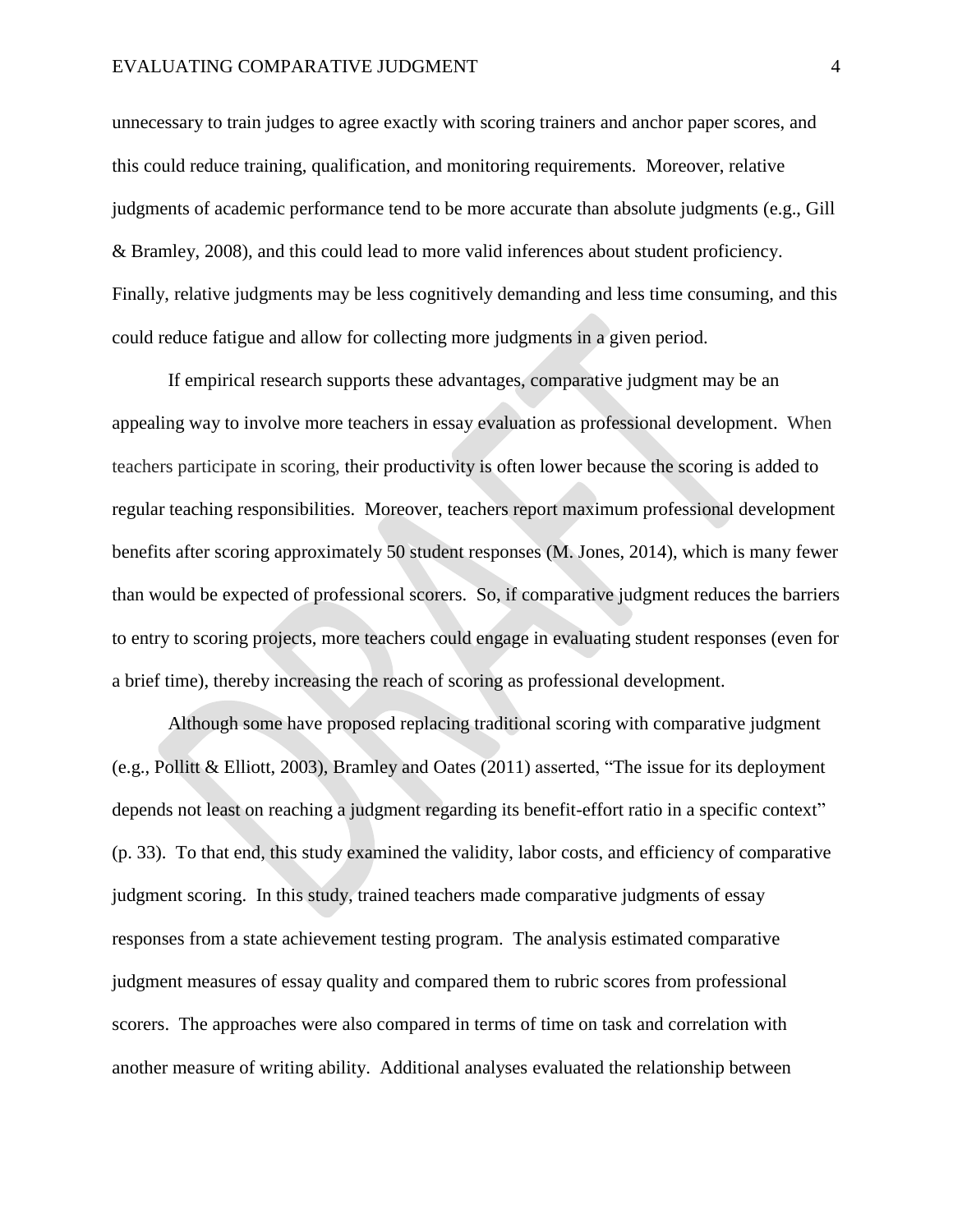reliability estimates and the number of judgments per essay response. In all, results provide insight about the feasibility of offering comparative judgment scoring as an alternative to rubric scoring for large-scale assessment programs.

#### **Comparative Judgment in Educational Research**

Thurstone's [\(1927\)](#page-25-1) *law of comparative judgment* first provided a method for analyzing comparative judgment data to estimate the distances between objects on a latent measurement scale. Later, Bradley and Terry [\(1952\)](#page-21-1) and Luce [\(1959\)](#page-23-1) demonstrated the application of logistic functions to the analysis of comparative judgment data, and Andrich [\(1978b\)](#page-21-2) showed that Thurstone's model was equivalent to a Rasch logistic model.

Although Thurstone [\(1927\)](#page-25-1) asserted that comparative judgment could be applied to the measurement of "excellence of specimens in an educational scale" (p .1), early applications of comparative judgment often involved psychophysical phenomena (e.g., light or sound intensity), attitudes, or preferences [\(Pollitt & Elliott, 2003\)](#page-24-0). More recently, however, comparative judgment has been applied to educational assessment, in particular the maintenance of performance standards in the U.K. [\(Bramley & Oates, 2011\)](#page-22-2). In such studies, experienced examiners compare the relative quality of scripts from different administrations of an examination (a "script" is the body of a student's responses to an exam). The result is a common scale of perceived quality for scripts from both examinations, which provides information about the consistency of passing standards across forms and over time (e.g., [Black, 2008;](#page-21-3) [Bramley,](#page-22-3)  [Bell, & Pollitt, 1998\)](#page-22-3).

### **Comparative Judgment versus Traditional Scoring**

For comparative judgment to be seriously considered as an alternative to traditional scoring methods, it would be helpful to demonstrate that comparative judgment measures are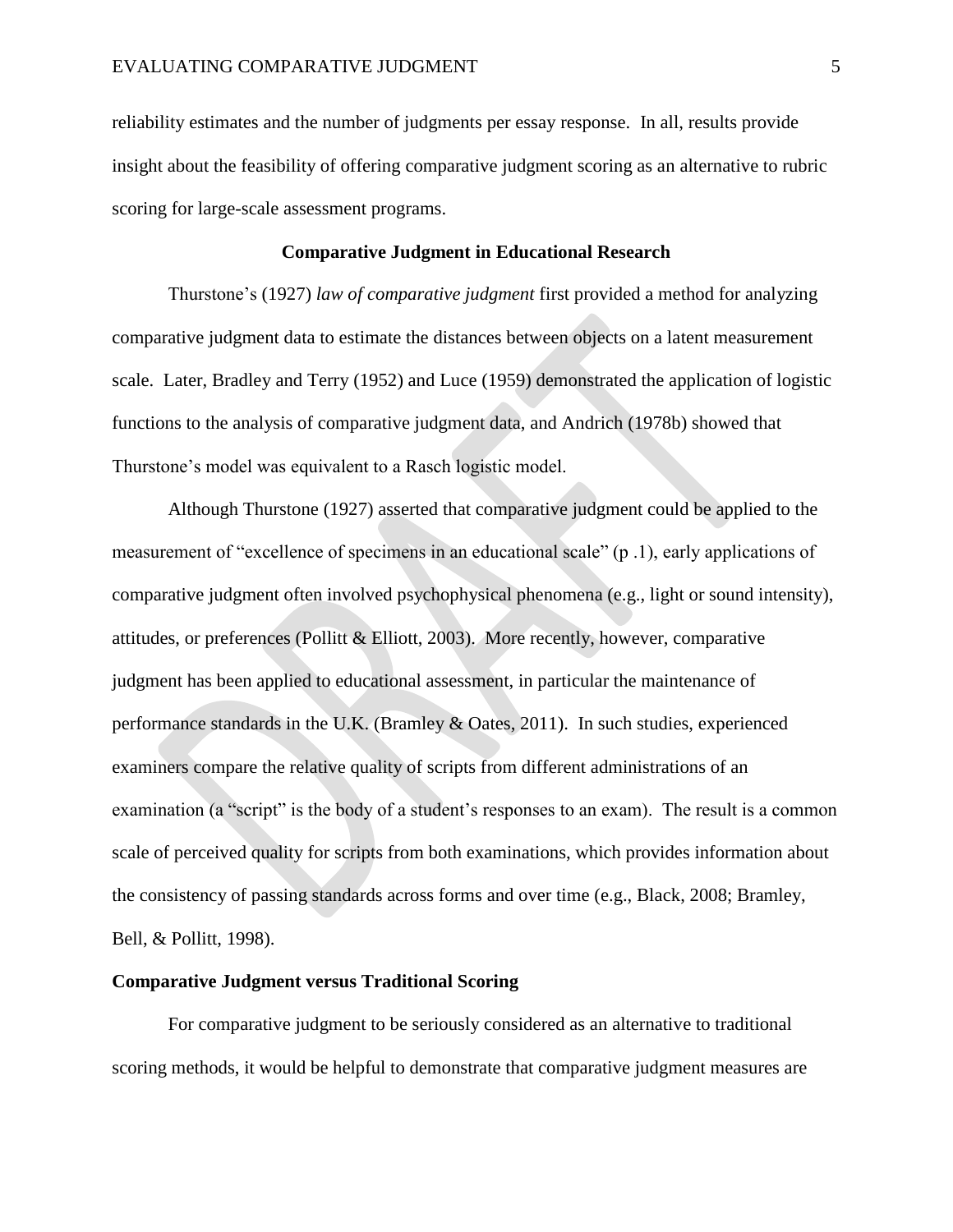similar to rubric scores. Most prior studies of maintaining performance standards reported a correlation between comparative judgment measures and rubric scores or grades (Table 1), and these correlations ranged from nearly zero or non-significant (e.g., [Bramley et al., 1998;](#page-22-3) [Forster,](#page-22-4)  [2005\)](#page-22-4) to nearly 1.00 (e.g., [Bramley, 2005;](#page-21-4) [Raikes, Scorey, & Shiell, 2008\)](#page-24-1). In those studies, judges must compare exams that are unequally difficult, and this may reduce judgment accuracy [\(Black, 2008;](#page-21-3) [Yim & Shaw, 2009\)](#page-25-2). Besides judgment accuracy, these correlations also depend on factors such as the number of judgments and variance in quality of the objects.

## ======Table 1======

Several studies focused on using comparative judgment as a tool for evaluating student work. For example, comparative judgment has been used to evaluate electronic portfolios [\(Kimbell et al., 2009\)](#page-23-2), narrative writing samples [\(Heldsinger & Humphry, 2010\)](#page-23-3), geography essays [\(Whitehouse & Pollitt, 2012\)](#page-25-3), samples of early writing [\(Heldsinger & Humphry, 2013\)](#page-23-4), mathematics exam performance [\(I. Jones & Alcock, 2014;](#page-23-5) [I. Jones, Swan, & Pollitt, 2015\)](#page-23-6), and responses to brief writing tasks [\(Attali, 2014\)](#page-21-5). In these studies, correlations between comparative judgment measures and rubric scores or grades ranged from .38 to .92 (Table 1). Overall, prior research indicates that, in certain circumstances, comparative judgment measures replicate the relative standings of students based on rubric scores.

### **Reliability of Comparative Judgment Measures**

In general, reliability reflects consistency in scores across testing conditions or, equivalently, the precision of test scores. Some reliability coefficients estimate correspondence between observed scores and "true" or expected scores. However, in comparative judgment studies, where student performance is observed only once and multiple judges evaluate each observation, reliability coefficients reflect consistency between judges' perceptions of relative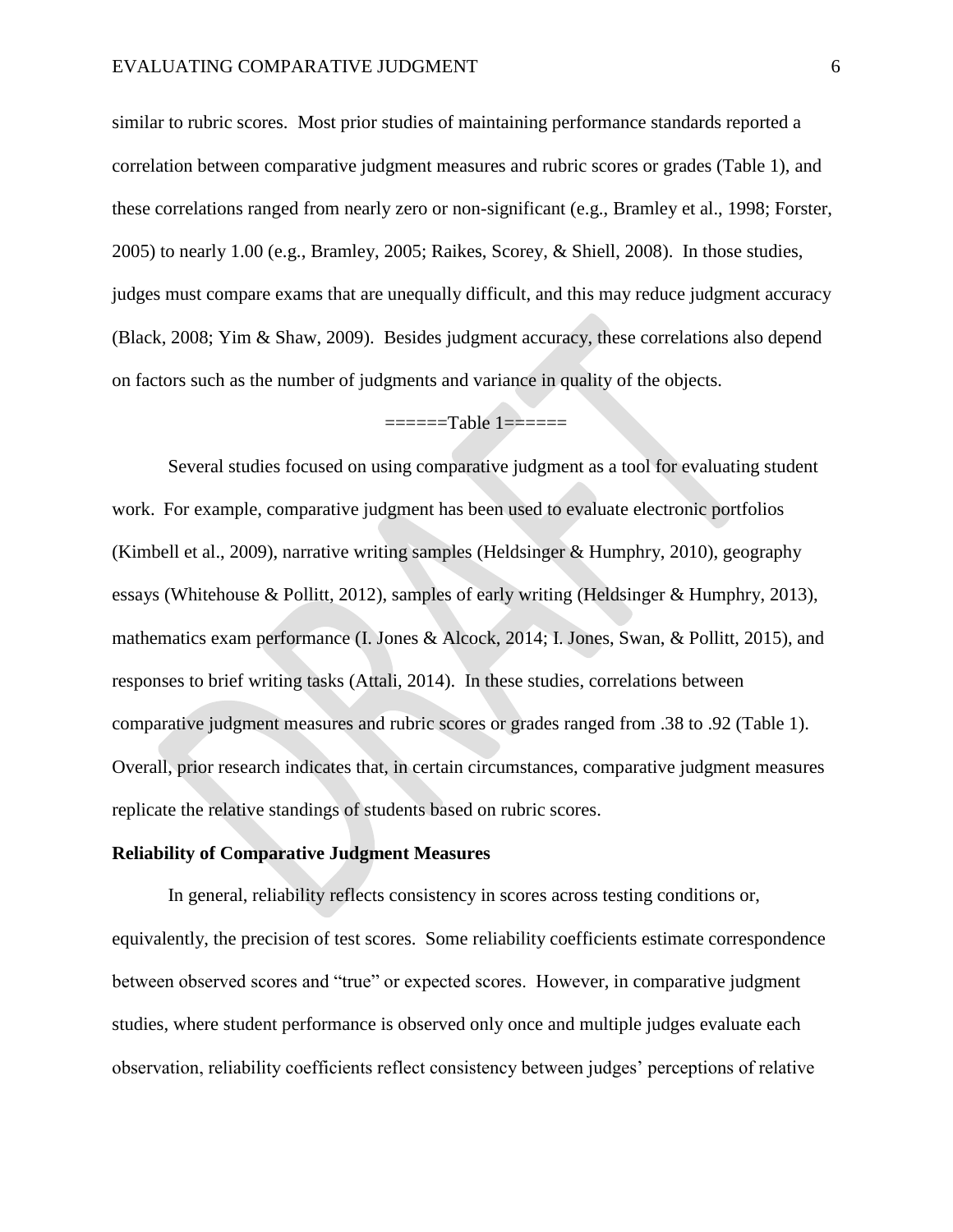quality (i.e., the ratio of "true" to variance in perceived quality to observed variance in perceived quality). Reliability is expected to increase as judge agreement increases, as the number of judgments increases, and as variance in the perceived quality of the objects increases.

In general, reliability coefficients from prior comparative judgments studies exceeded .90 (Table 1), suggesting strong agreement among judges and precise measures of perceived quality. Based on experience, Pollitt [\(2004\)](#page-24-2) estimated that 25 comparisons per object would provide sufficient reliability, though studies of maintaining performance standards typically used twice that number of comparisons "to carry out the fairly strict checks on quality that a politically sensitive study of this kind needs" (p. 16). The process can be made more efficient with *adaptive comparative judgment*, in which an adaptive algorithm uses prior judgments to pair objects of similar quality because such comparisons provide the most information about perceived quality [\(Pollitt, 2012\)](#page-24-3).

#### **Validity**

In educational assessment contexts, the elimination of certain scorer biases is one of the major appeals of comparative judgment [\(Pollitt, 2004\)](#page-24-2). This elimination gives rise to the possibility that relative judgments are more accurate than absolute judgments of student performance. If true, the aggregation of more accurate judgments could potentially result in more accurate measures of student performance, thereby improving the validity of score interpretations.

Psychological research suggests that relative judgments tend to be more accurate than absolute judgments of the intensity of psychophysical phenomena such as light or sound [\(Stewart, Brown, & Chater, 2005\)](#page-25-4) and in other judgment tasks such as estimating distances and counting spelling errors [\(Shah et al., 2014\)](#page-25-5). A limited body of educational research also supports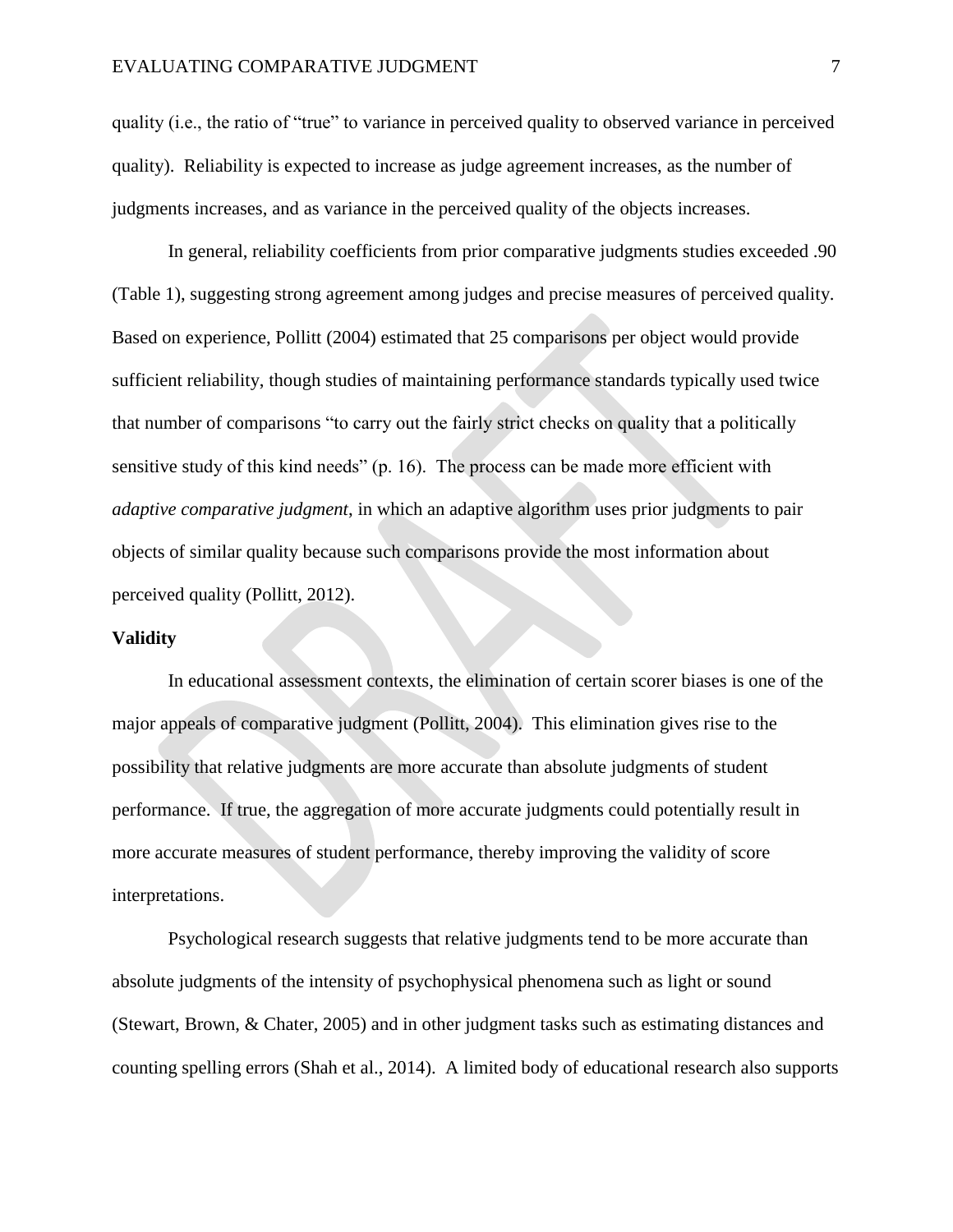this notion. In one study, experienced examiners applied A, B, or C grades to history and physics exam performance with accuracy rates of 39% and 25%, respectively [\(Gill & Bramley,](#page-22-1)  [2008\)](#page-22-1). Their corresponding relative judgment accuracies were 66% and 78%, and judges expressed higher levels of confidence in their relative judgments.

### **Comparative Judgment Demands**

Comparative judgment studies often gather a large number of judgments, so researchers warn about the effects of fatigue and boredom [\(Gill & Bramley, 2008\)](#page-22-1). Modifications such as ranking and chaining responses may help reduce physical and cognitive burdens. Bramley and his colleagues [\(1998\)](#page-22-3) suggested replacing pairwise judgments with rank ordering because, for example, rank ordering 10 objects provides 45 pairwise judgments (via the transitive property). Pollitt [\(2012\)](#page-24-3) proposed "chaining" responses so that judges would only read one new response for each judgment.

Reduction in training time relative to traditional scoring is one possible efficiency of comparative judgment. Comparative judgment studies have been conducted with as little as 30 minutes of training [\(Heldsinger & Humphry, 2010\)](#page-23-3), and some prior studies provided only written instructions. However, in most cases, the judges were experienced scorers who were familiar with the materials. One study demonstrated that comparative judgment results were very similar regardless of whether the exercise was carried out through the mail or with face-to-face meetings [\(Black & Bramley, 2008\)](#page-21-6).

With regard to time on task, Pollitt estimated that judges could make 10 comparisons per exam in the time it would take them to score using traditional methods [\(Pollitt, 2004\)](#page-24-2). In other research, judges reported that comparative judgment was a much faster method of evaluation [\(Kimbell et al., 2009\)](#page-23-2). Judges in another study rated the process of ranking three exams as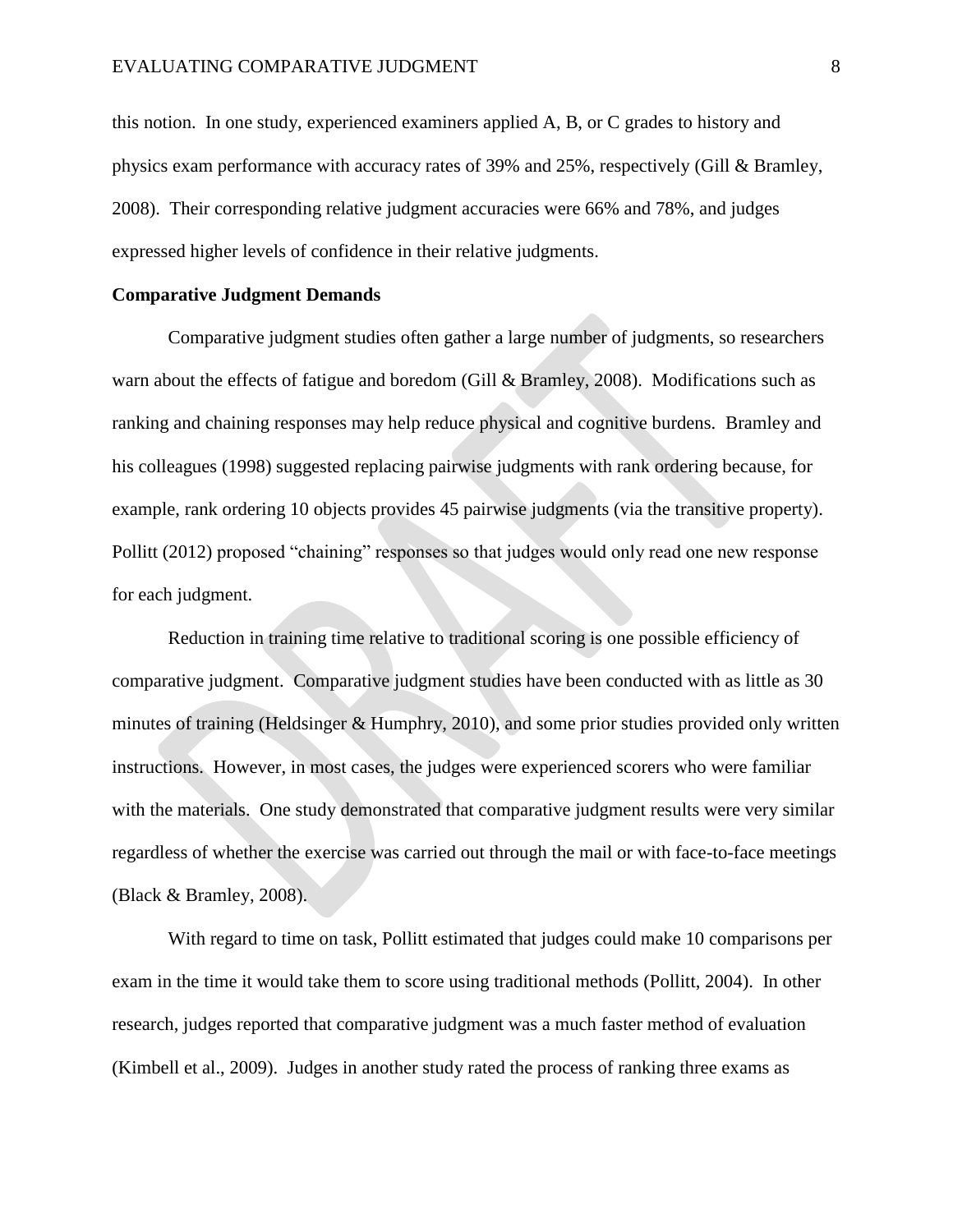"fairly easy," and they reported that the process became easier and faster with experience [\(Black,](#page-21-3)  [2008\)](#page-21-3).

In contrast, judges in a different study reported difficulty rank ordering 12 responses to several different exams [\(Yim & Shaw, 2009\)](#page-25-2). Likewise, judges have reported stress and difficulty with the task of comparing very long responses (up to 47 pages) from different exams [\(I. Jones et al., 2015\)](#page-23-6). One study compared judges who rank ordered 10 sets of 5 responses and scorers who evaluated 50 responses using traditional methods [\(Attali, 2014\)](#page-21-5). There were no significant differences between the judges and scorers in terms of perceived task difficulty, task enjoyment, or time on task. So, prior research suggests that comparative judgments may be faster and easier, but possibly only when comparing a small number of brief responses to a common exam.

#### **Research Questions**

To investigate comparative judgment as a possible substitute for rubric scoring, this study was designed to gather evidence to address the following research questions:

- 1. How closely do comparative judgment measures correspond to rubric scores?
- 2. Do comparative judgments take less time than rubric scoring decisions?
- 3. How do comparative judgment measures and rubric scores compare in terms of validity coefficients?
- 4. How is the reliability of comparative judgment measures associated with the number of judgments per essay response?

In all, results from this study can help inform decisions about future uses of comparative judgment for large-scale achievement testing programs, including the possible use of teachers in the comparative judgment process.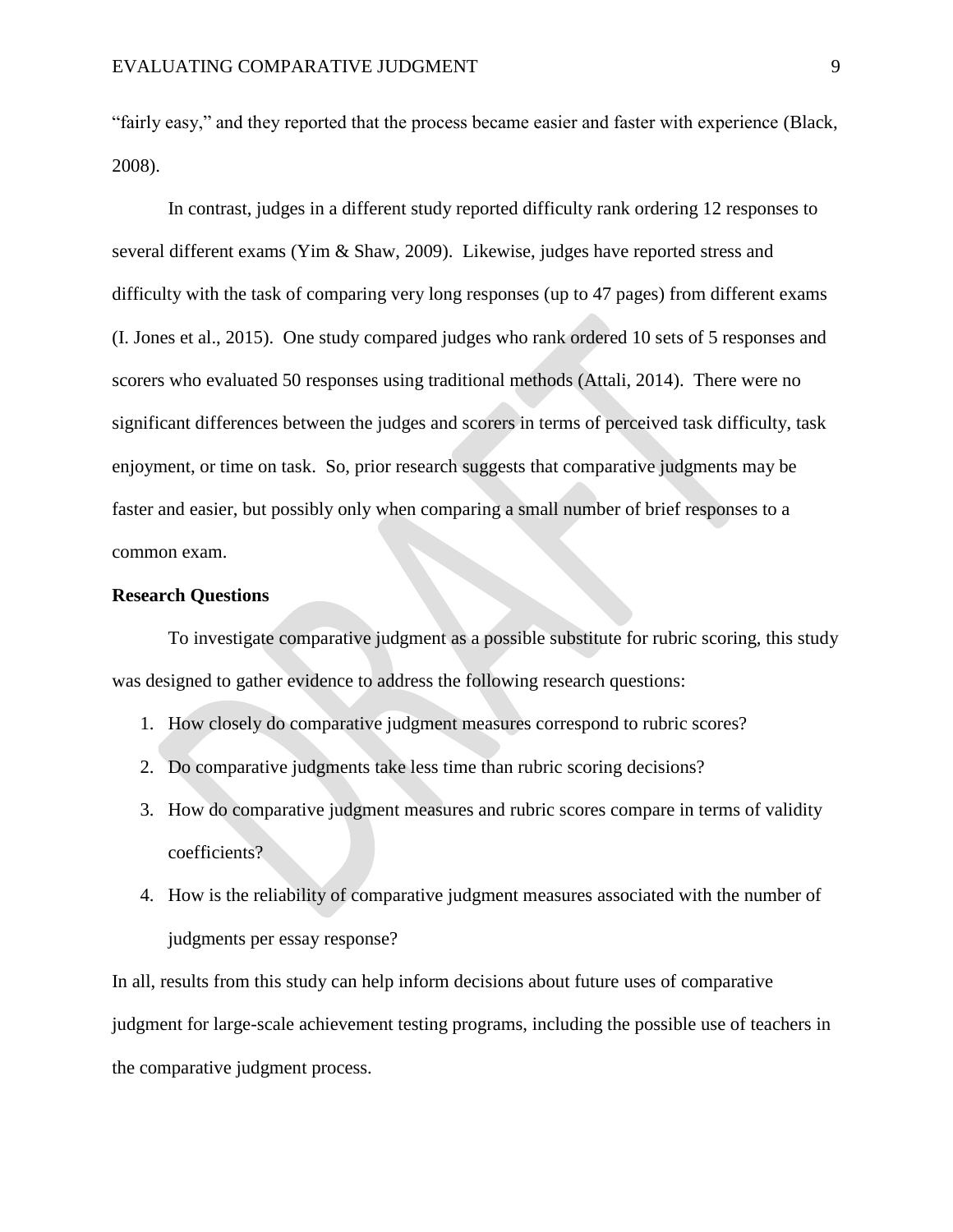#### **Method**

#### **Essay Prompts**

This study was conducted using data from two essay prompts administered as part of a state English language arts test for students at grade 11. At least two professionally trained scorers scored essay responses on a holistic  $1-4$  scale reflecting the following writing qualities: organization, focus and coherence, development of ideas, voice, and conventions of Standard English. The testing program required exact scorer agreement, so additional resolution scores were collected when needed.

#### **Study Judges and Training**

The nine judges recruited for this study were secondary school English teachers, none of whom had ever worked as a professional scorer. Four or five judges were assigned to each prompt. A scoring trainer conducted one training session for each prompt via web conference, and the teachers participated from their homes. The training included a discussion of essay quality as defined by the rubric, but at no time was a score point or rubric referenced. Next, the trainer introduced the concept of comparative judgment and discussed judging biases they should avoid (e.g., judging an essay on its content rather than its writing quality).

The trainer used the anchor papers from the original rubric scorer training to generate "anchor pairs." Following discussions about how different responses compared in quality, the judges independently judged 10 pairs in the online judgment interface (described below). After a discussion of each pair, the judges independently judged another 15 pairs, and the trainer discussed pairs that were judged incorrectly. Based on judgment accuracy, which ranged from 11 to 15 out of 15 correct judgments, all judges qualified for this study. The first training lasted three hours and forty minutes, and the second lasted three hours.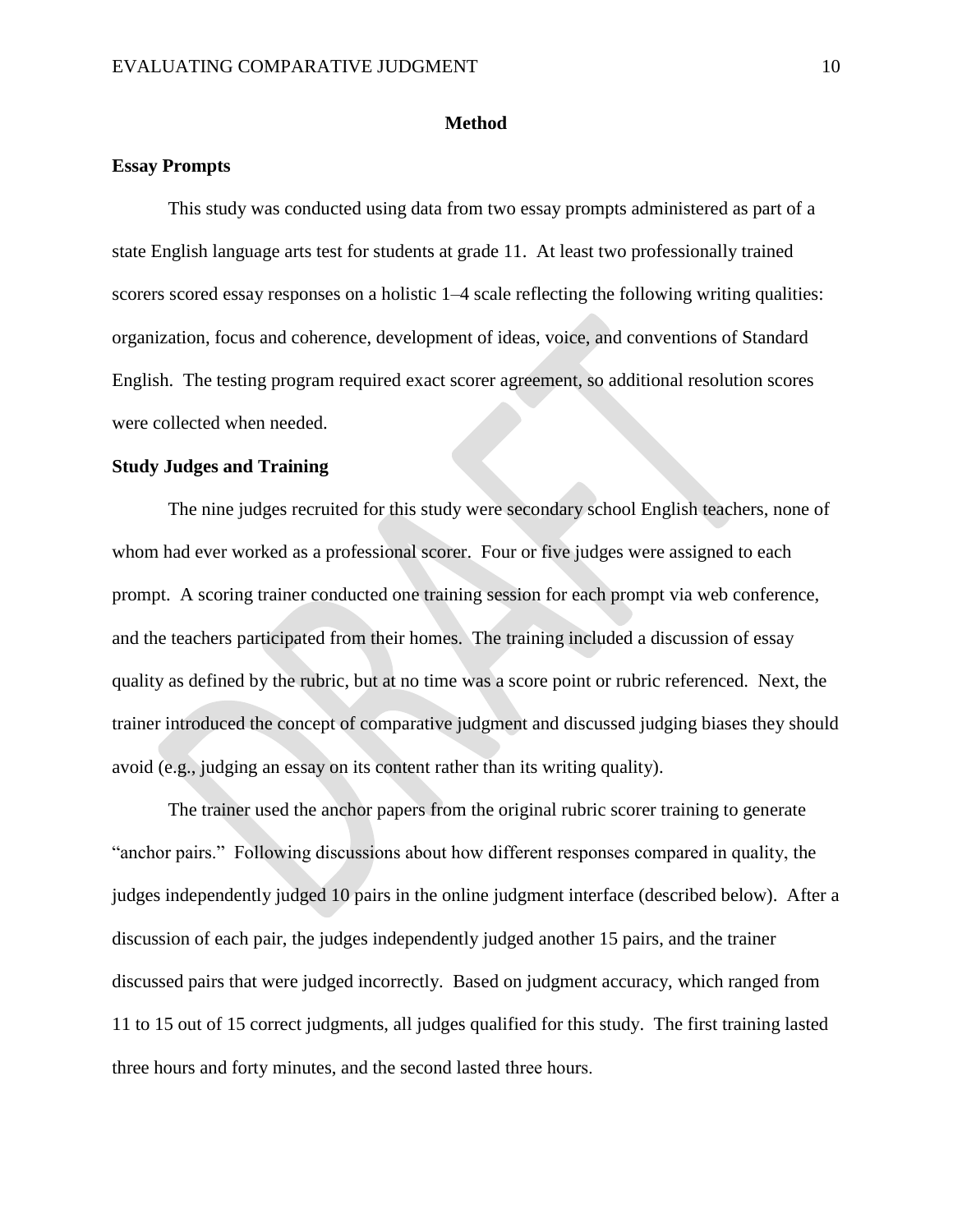#### **Data Selection and Essay Pairing**

A sample of 200 responses was drawn from the pool of available responses for each prompt. To mirror the empirical score distribution, sampling was conducted such that the scores 1, 2, 3, and 4 represented 25%, 40%, 25%, and 10% of the responses, respectively. On these samples of responses, the first and second rubric scorers agreed exactly on approximately 70% of responses. A resolution scorer provided a third score when needed, and this became the recorded score. The first and second scorers correlated .81 and .85 on prompts 1 and 2, respectively. Note that such correlations tend to be inflated because essays are randomly assigned to scorers (i.e., "scorer 1" and "scorer 2" are not unique; each scorer contributes to both "scorer 1" and "scorer 2").

An automated algorithm paired each response with approximately 16 other responses and with two anchor papers, which amounted to approximately 2,000 comparisons per prompt. The pairing process was designed to pair responses of similar quality using score estimates provided by the Generalized Grading Model (GGM), an automated essay scoring program developed by Knowledge Technologies (kt.pearsonassessments.com). The pairing algorithm paired responses having the same or adjacent GGM scores. For reference, GGM scores correlated .55 with the rubric scores. The GGM tended to overestimate scores because some long, well-written essays received low rubric scores for reasons unknown to the GGM, which focuses on readability, coherence, length, spelling, and vocabulary.

#### **Data Collection**

The online comparative judgment interface presented judges with two typed responses, side by side, and they were given the following options: "Response A is Better," "Similar Quality," and "Response B is Better." As suggested by [Pollitt \(2012\)](#page-24-3), response pairs were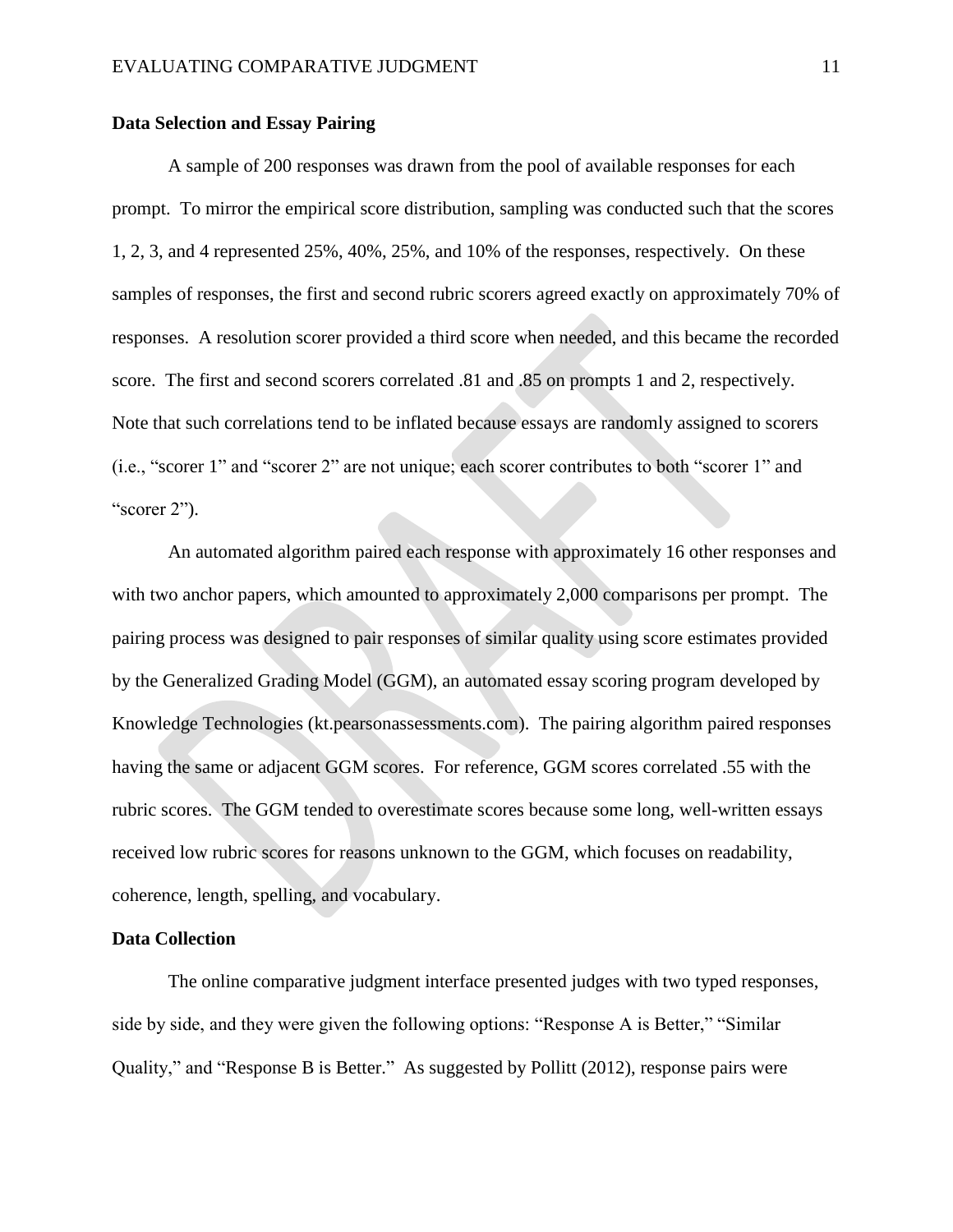"chained" such that each judgment involved reading only one new response when possible. The judges were limited to judging approximately equal shares of the available pairs, and the judgment interface recorded the duration of each judgment.

#### **Analysis**

This section describes how the judgment data were analyzed to estimate the comparative judgment measures of perceived essay quality and how the comparative judgment measures were compared to rubric scores.

**Statistical model fitting.** The judgment data were modeled using a multivariate generalization of the Bradley-Terry model [\(Bradley & Terry, 1952\)](#page-21-1) akin to the Rating Scale Model [\(Andrich, 1978a\)](#page-21-7):

$$
P(Y_{AB} = j | \mu_A, \mu_B, \tau) = \pi_{ABj} = \frac{\exp(\sum_{s=1}^{j} [\mu_A - (\mu_B + \tau_s)])}{\sum_{y=1}^{J} \exp(\sum_{s=1}^{y} [\mu_A - (\mu_B + \tau_s)])}
$$

$$
\sum_{s=1}^{1} [\mu_A - (\mu_B + \tau_s)] \equiv 0
$$

In this model,  $\mu_A$  is the location of response *A* along a continuum of perceived writing quality, and  $\mu_B$  is the location of response *B*. There are  $J = 3$  possible response options: prefers *B*, options equal, and prefers *A*. The *τ<sup>s</sup>* values are location adjustment parameters reflecting the "distance" between response options along the score scale. The distance between "Response A is Better" and "Similar Quality" is assumed to be the same as the distance between "Similar Quality" and "Response B is Better" (i.e.,  $\tau_2 = -\tau_3$ ).

The judgment data served as input to OpenBUGS, the open-source version of WinBUGS [\(Lunn, Thomas, Best, & Spiegelhalter, 2000\)](#page-23-7). This software package implemented Markov Chain Monte Carlo (MCMC) estimation of model parameters. The *µ* parameters were assumed to be normally distributed with a prior distribution having a mean of 2.2 and standard deviation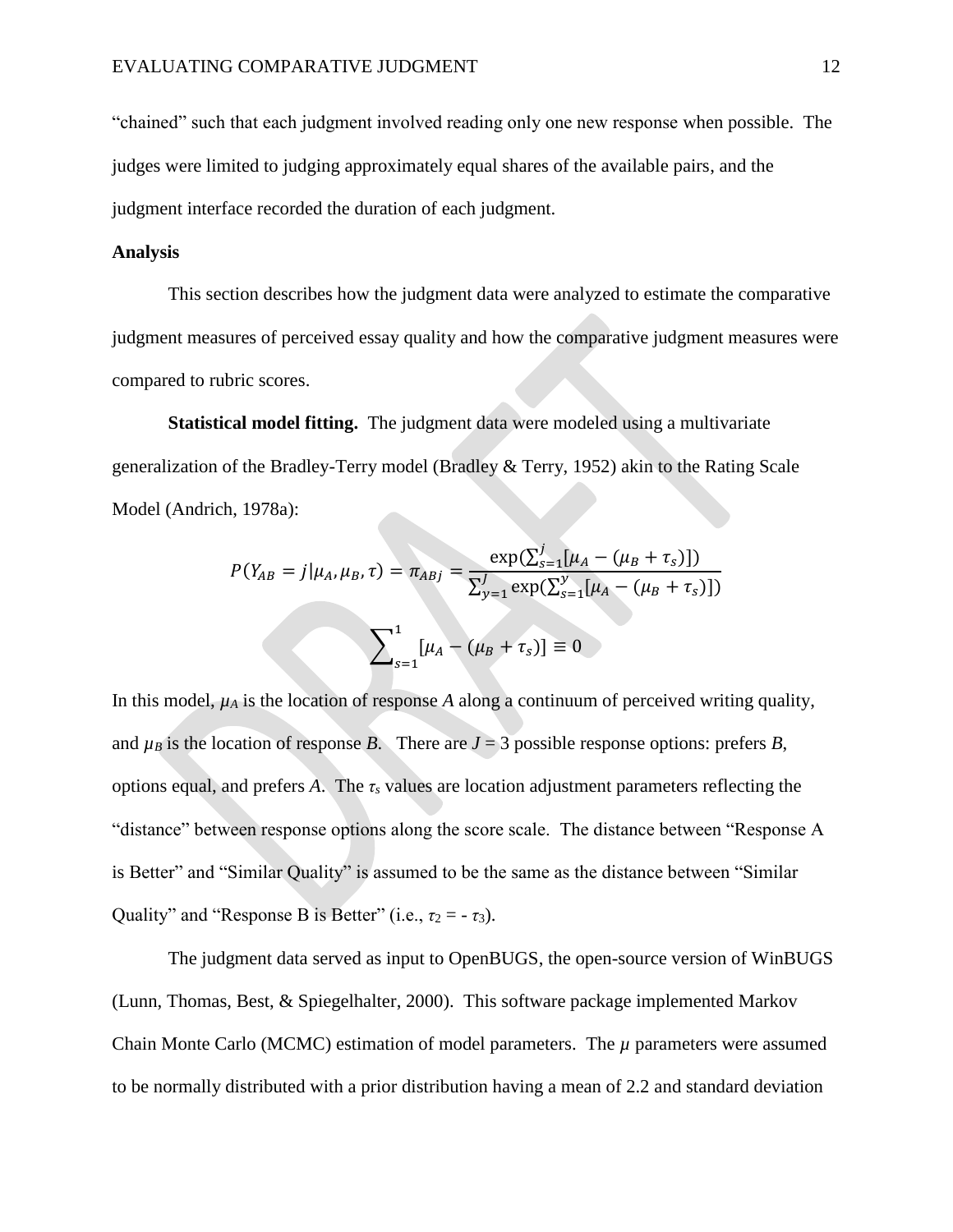of 0.93, which reflected the distribution of scores in the sample of 200. The scores of the anchor papers were fixed at 1.0, 2.0, 3.0, or 4.0 so that the estimation procedure would generate scores approximately on the 1–4 rubric scale. The posterior distributions of the *µ* and *τ* parameters each included 400 values (that followed 100 "burn-in" iterations), and the means of the posterior distributions served as parameter estimates.

**Statistical model evaluation.** A reliability coefficient, which estimates the ratio of true score variance to observed score variance in the measures of perceived essay quality, was calculated for the posterior means of the  $\mu$  parameters [\(Linacre, 2014\)](#page-23-8). INFIT and OUTFIT statistics were used to examine how well observed data fit with model expectations for each judge and for each student response. INFIT statistics indicate how accurately the model predicts judgments when comparing responses of similar quality, and OUTFIT statistics reflect the predictability of judgments when comparing responses of very different quality. Both statistics have an expected value of 1.0, and values between 0.5 to 1.5 are considered acceptable [\(Wright](#page-25-6)  [& Linacre, 1989\)](#page-25-6). Values greater than 1.5 reflect poor fit, and values less than 0.5 suggest overfitting, which does not distort measurement but may inflate reliability.

**Comparing approaches.** The estimation procedure generated comparative judgment measures along a continuous scale of perceived essay quality. To facilitate direct comparisons to the rubric scores, the comparative judgment measures were rounded to the nearest integer and bounded by 1 and 4. The comparative judgment measures and the rubric scores were compared in terms of means and standard deviations, and agreement was evaluated using agreement rates and correlations.

Rubric scoring and comparative judgment are also compared in terms of mean time on task. Finally, to compare the approaches in terms of validity coefficients, the comparative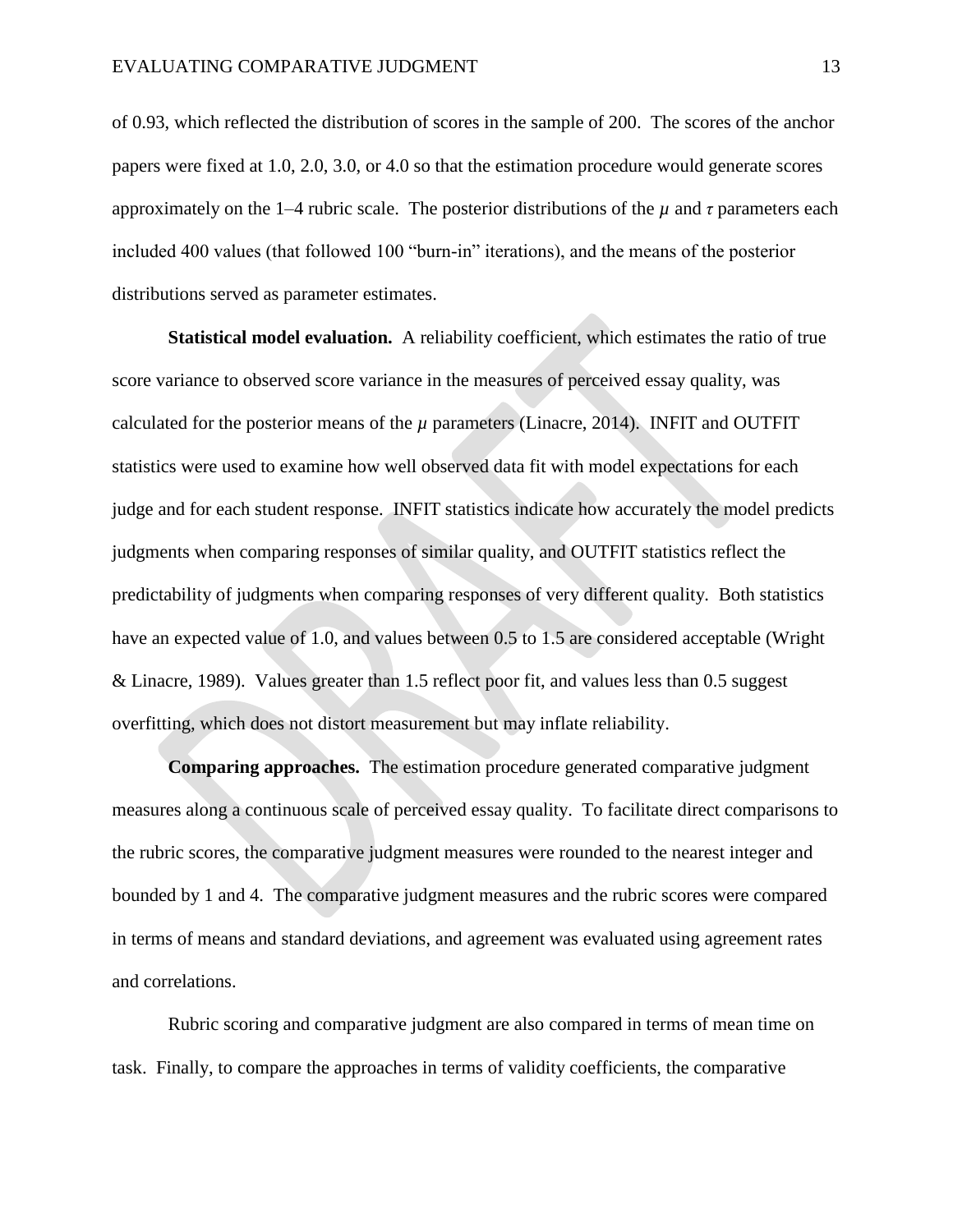judgment measures and the rubric scores are each correlated with Rasch estimates of writing ability based on the 20-item multiple-choice section of the same writing assessment that included the essays prompts.

**Reliability versus number of judgments.** A series of random samples were removed from the full data sets to examine the relationship between number of judgments and the reliability of the comparative judgment measures. For each random sample (10% reduction through 80% reduction), the comparative judgment model was refit, and reliability was recalculated. A plot of reliability versus number of judgments indicates how many judgments would be needed to obtain various levels of reliability.

#### **Results**

### **OpenBUGS Output and Fit Statistics**

For prompt 1, the comparative judgment measures of perceived writing quality ranged from 0.34 to 4.65 with a mean of 2.40. For prompt 2, the measures ranged from -0.13 to 4.80 with a mean of 2.13. As expected, these values fell roughly within the 1–4 range due to fixing the anchor paper scores. The mean posterior standard deviation, which indicated measurement precision (like the standard error of measurement), was 0.34 for prompt 1 and 0.35 for prompt 2. The reliability of the measures was 0.89 for prompt 1 and .90 for the prompt 2.

The tau parameters for prompt 1 and prompt 2 were (0, 1.31, -1.31) and (0, 1.20, -1.20), respectively. Judges used the middle response category ("Options Equal") on only 8% of judgments, and it was never the most probable response according to the model.

The INFIT statistics for all judges on both prompts were in the acceptable 0.5–1.5 range. All four prompt 1 judges had OUTFIT statistics in the acceptable range. Three out of five prompt 2 judges had OUTFIT statistics in the acceptable range, and two had OUTFIT statistics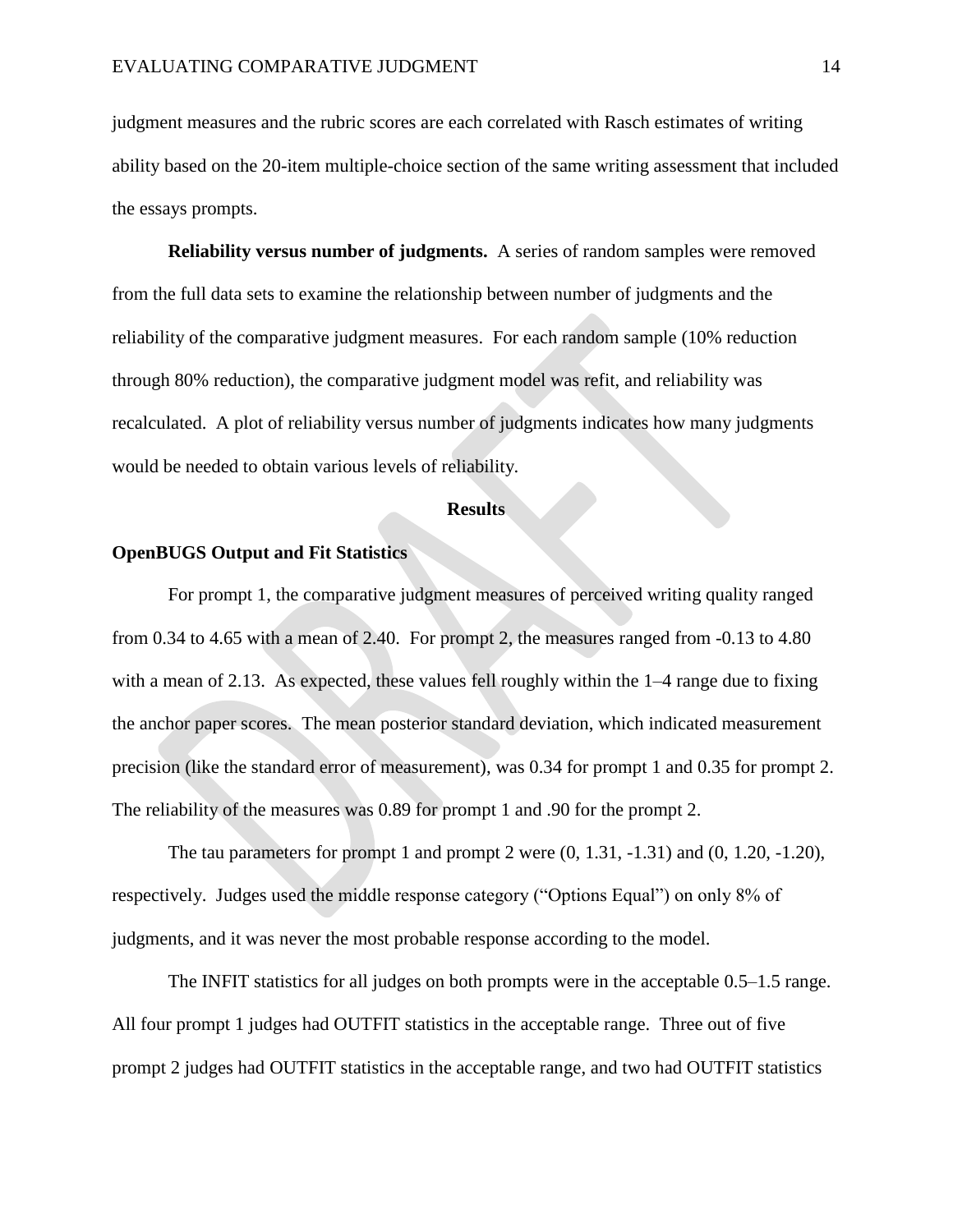below 0.5. In all, results suggested that none of the judges behaved in a manner inconsistent with consensus views of response quality.

OUTFIT statistics for responses were often below 0.5, which indicated possible overfitting. This was especially true for responses having low or high comparative judgment measures (i.e., around 1.0 or 4.0), and this result might be expected since comparisons between responses of notably different quality should be relatively easy. For prompt 1, 55% of responses had OUTFIT statistics in the acceptable range, and 39% were below 0.5. Of the prompt 2 responses, 49% of OUTFIT statistics were between 0.5 and 1.5, and 49% fell below 0.5. For prompts 1 and 2, 85% and 76% of INFIT statistics were between 0.5 and 1.5, respectively, and nearly all others were below 0.5. A small percentage of responses (1.5–3.5%) had fit statistics between 1.5 and 2.0, and fewer (0–3%) had fit statistics exceeding 2.0. Such responses may have been difficult to judge.

#### **Comparing Approaches**

The posterior means were rounded to the nearest integer and restricted to the 1–4 range to make them directly comparable to the rubric scores. Rubric scores and comparative judgment measures agreed exactly on 60.0% of the prompt 1 responses, and they disagreed by one point on 38.5% of responses (Table 2). The correlation between rubric scores and comparative judgment measures was .78. As indicated by the means in Table 2 (2.20 and 2.40), comparative judgment measures tended to be higher than rubric scores for prompt 1. The standard deviations of the score distributions were similar (0.93 and 0.97).

For prompt 2, the exact agreement rate was 64.0%, and the adjacent agreement rate was 33.5%. The scores from the two approaches correlated .76. On prompt 2, the distributions were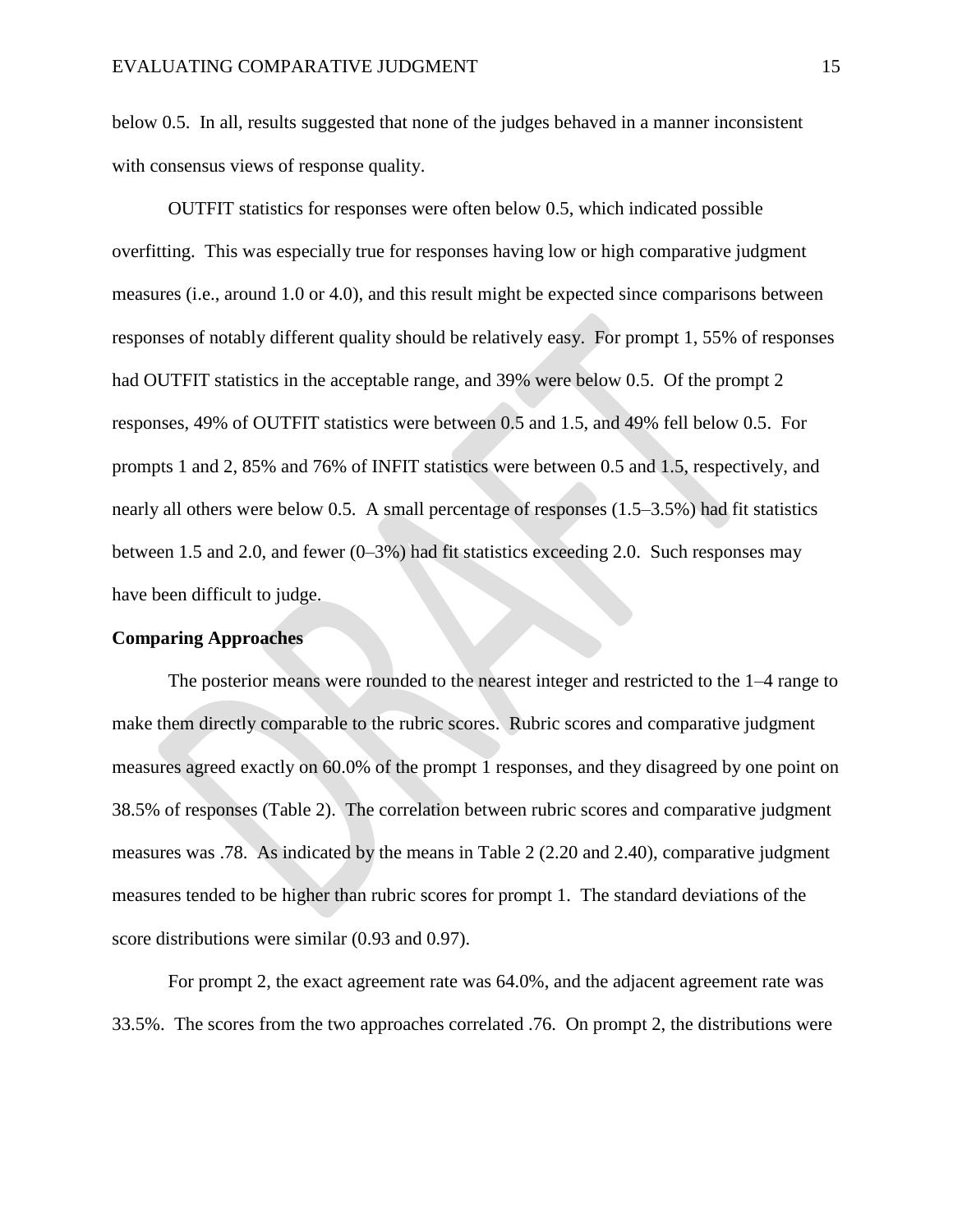quite similar for the rubric scores (mean of 2.20, standard deviation of 0.93) and the comparative judgment measures (mean of 2.21, standard deviation of .98).

#### $=$  $=$  $=$  $=$  $\frac{1}{2}$  $=$  $=$  $=$  $=$  $=$  $=$  $=$  $\frac{1}{2}$

Table 3 summarizes time on task for rubric scoring and comparative judgments. Across both prompts, the mean rubric scoring time was nearly two minutes, and the mean comparative judgment time was approximately one and a half minutes. While this result appears to favor comparative judgment, the time on task measures must be interpreted with several caveats. Only certain aggregate statistics were available for the rubric scoring, so the rubric scoring means reflect all student responses, not just the 200 sampled for this study. The comparative judgment means were strongly influenced by outliers (as high as 46 minutes) because the comparative judgment interface did not time out while judges took breaks. Thus, the median time of 62.0 seconds likely provides a better reflection of typical judgment time. In all, results are consistent with the notion that comparative judgments take less time than assigning rubric scores, but the apparent difference could, in part, be explained by variation among the scorers and judges. Mean time on task was calculated for each scorer and each judge, and there were substantial differences among them (see Min and Max in Table 3).

### ======Table 3======

Rubric scores and comparative judgment measures were also compared in terms of validity coefficients. Comparative judgment measures might be expected to correlate more highly with another measure of writing ability simply because the measures are continuous and therefore have greater variance than integer rubric scores. Indeed, the comparative judgment measures correlated .67 and .72 with multiple-choice writing scores for prompts 1 and 2, respectively, whereas the rubric scores correlated .63 and .69 with the multiple-choice test.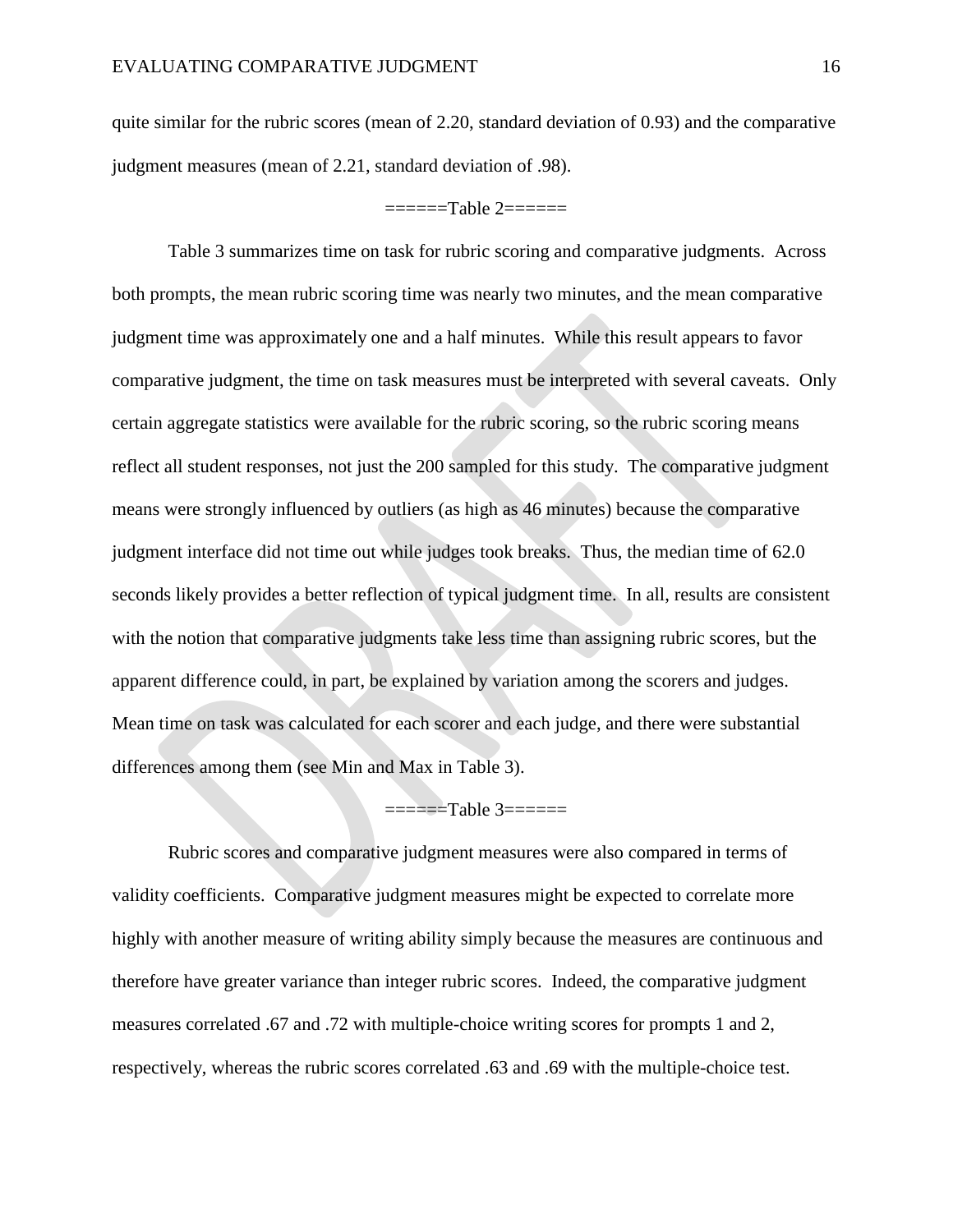Correlations using the rounded comparative judgment measures provide a fairer comparison, and those correlations were still slightly higher (.66 and .71). The differences in the correlations were small (.02–.03), but experience suggests that the correlation between an essay and a multiple-choice test is unlikely to exceed .75, so large increases would have been surprising.

### **Reliability versus Number of Judgments**

To study the relationship between reliability and the number of judgments, random samples of judgments were removed from the data set (10%, 20%,..., 80% reductions while still including all 200 responses), the model was refit, and reliability was re-estimated. Reliability was .89 with 18 judgments per response for prompt 1 (Figure 1), and reliability remained greater than .80 until the average number of judgments was reduced by 50% (nine judgments per response). Results were nearly identical for prompt 2, with .90 reliability using all judgments and reliability of .79 with a 50% reduction. Reliability decreased more rapidly with additional reductions, but it remained above .50 with only three to four judgments per response. Note that a single judgment provides information about two responses, so, if nine judgments per response are needed to obtain reliability of .80, this amounts to approximately 900 judgments for 200 responses (200×9/2).

## ======Figure 1======

#### **Follow-Up Analysis Focused on Scaling**

The method of this study reflected two assumptions: the anchor response scores were accurate and the 1–4 rubric scale could be considered an equal-interval scale. A follow-up analysis tested these assumptions by freely estimating the comparative judgment measures of the anchor responses. The freely-estimated measures generally followed the expected pattern, with anchor 1s having the lowest measures and anchor 4s having the highest measures, but there were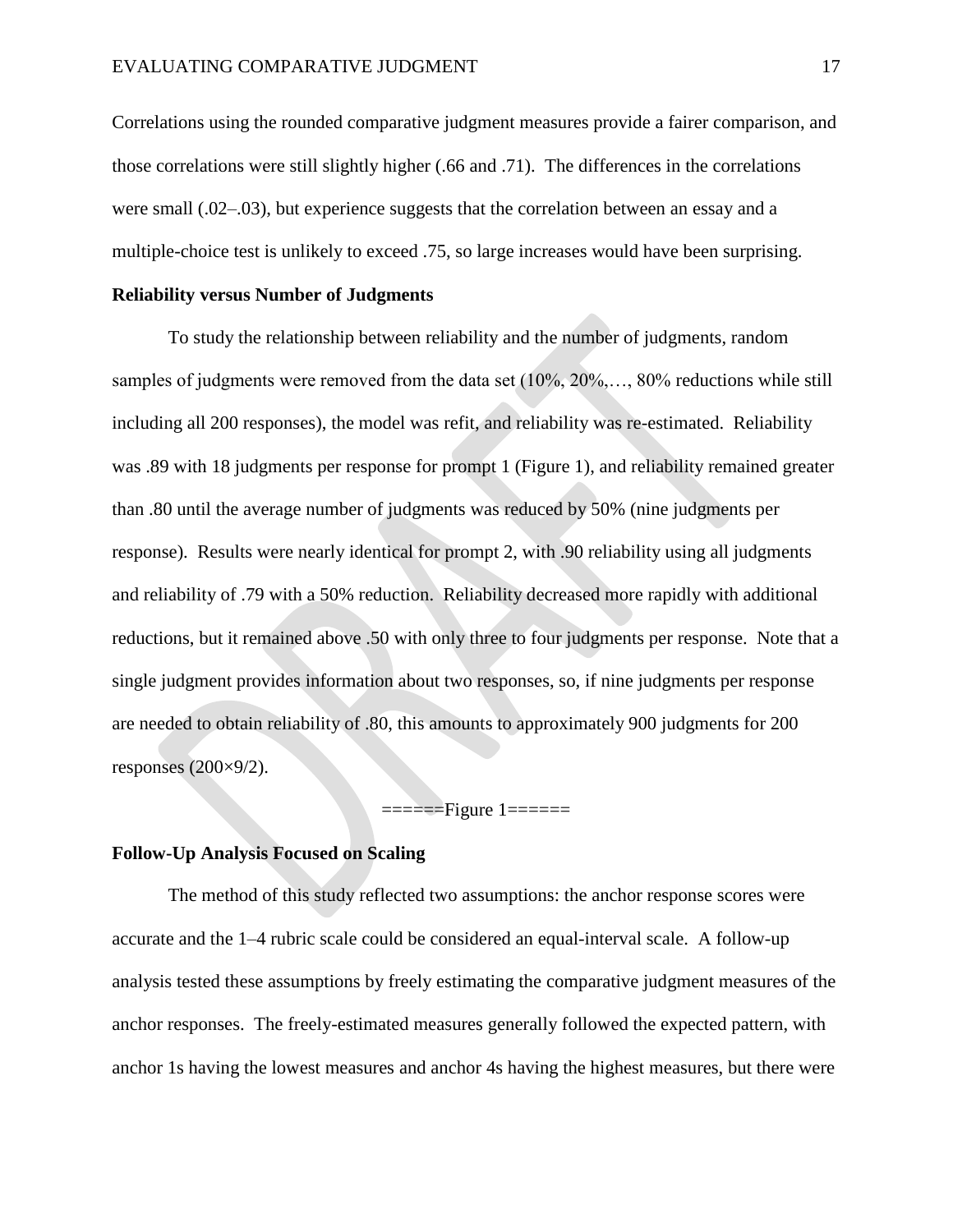some notable deviations. For example, the prompt 1 anchor response with the lowest measure was considered a "high 1" by expert scorers, and the "middle 1" anchor had a higher measure than the "low 2" anchor. With prompt 2, the "high 2" had a higher measure than the "middle 3," and the "low 3" was judged to be better than the "high 3." Such results are not consistent with the assumption that the anchor scores are accurate, but some of the differences would not be considered statistically significant. Moreover, the judges were not trained by the expert scorertrainers who selected the anchor papers, so their emphases on different evaluation criteria may have varied. In addition, it may be unreasonable to expect perfect accuracy when sorting responses into twelve categories.

One result was clear: the anchor 4s were consistently judged to reflect the highest quality writing. The separation between the anchor 3s and the 4s was notably greater than the separation between the 1s and 2s and the 2s and 3s. This finding is inconsistent with the assumption that the 1–4 rubric is interval scaled. Still, possible violations of assumptions did not appear to impact results. The comparative judgment measures from the anchored and unanchored calibrations correlated .998 for prompt 1 and .997 for prompt 2.

## **Follow-Up Analyses Focused on Score Agreement**

Agreement between the comparative judgment measures and the rubric scores was in the general range of what is typically expected between two scorers on operational scoring projects, but several factors may have negatively affected agreement in this study. For one, inaccurate GGM scores may have led to poor pairings. For example, if a response with a rubric score of 3 was scored a 2 by the GGM, this response would get paired with few 3s and no 4s. This potential problem was investigated by filtering results to include only responses that were scored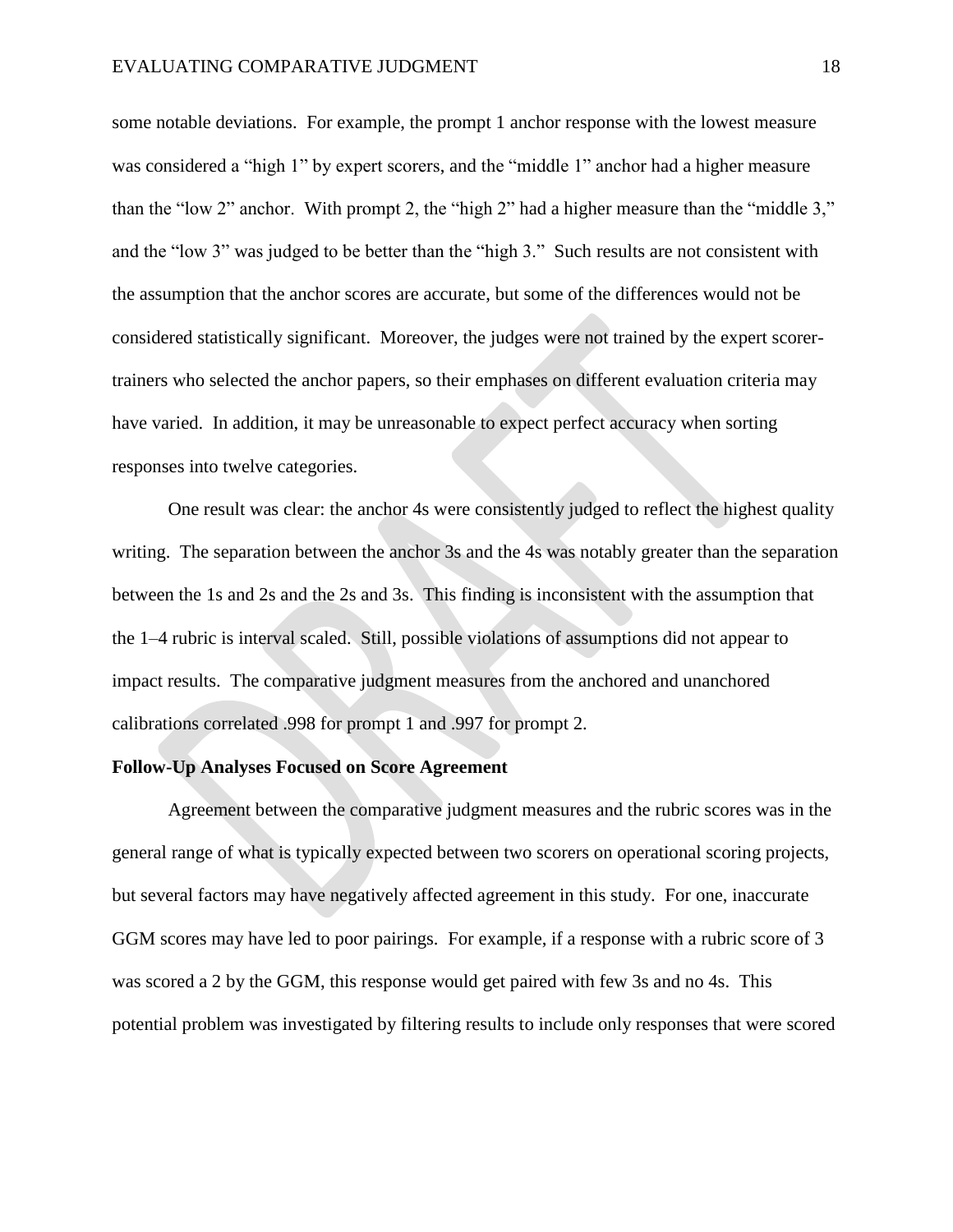accurately by the GGM. The exact agreement rate for prompt 1 increased from .60 to .66 (based on 43% of responses), but there was no improvement for prompt 2.

Another potential detriment to agreement was a pairing algorithm constraint on the number of possible pairings for each response. Combined with the non-uniform distribution of scores (especially the small number of responses with a score of 4), some responses were not paired with a set of responses having the same and adjacent scores in both directions. To test this hypothesis, "well paired" responses were identified as those with pairings that included at least six comparisons to responses with the same score and at least three comparisons responses with each adjacent score. When examining only these subsamples of responses, agreement increased from .60 to .67 for prompt 1 (based on 40% of responses), but it did not increase for prompt 2.

#### **Discussion**

The primary goal of this study was to examine correspondence between evaluations of student writing quality based on traditional rubric scoring and comparative judgment. Exact agreement rates on writing assessments with four-point rubrics are typically 60–70% (Ferrara  $\&$ [DeMauro, 2006\)](#page-22-5), and results from this study fell within that range. Follow-up analyses revealed that agreement might have been higher if responses had been paired more optimally. Perfect agreement, however, is not necessarily a desirable outcome. Indeed, differences allow one method to potentially support more valid inferences about writing ability. In this study, the comparative judgment measures correlated slightly higher than rubric scores with performance on a multiple-choice writing test.

The English teachers who participated in this study appear to have been successful judges as indicated by their qualification test results, their fit statistics, high reliability coefficients,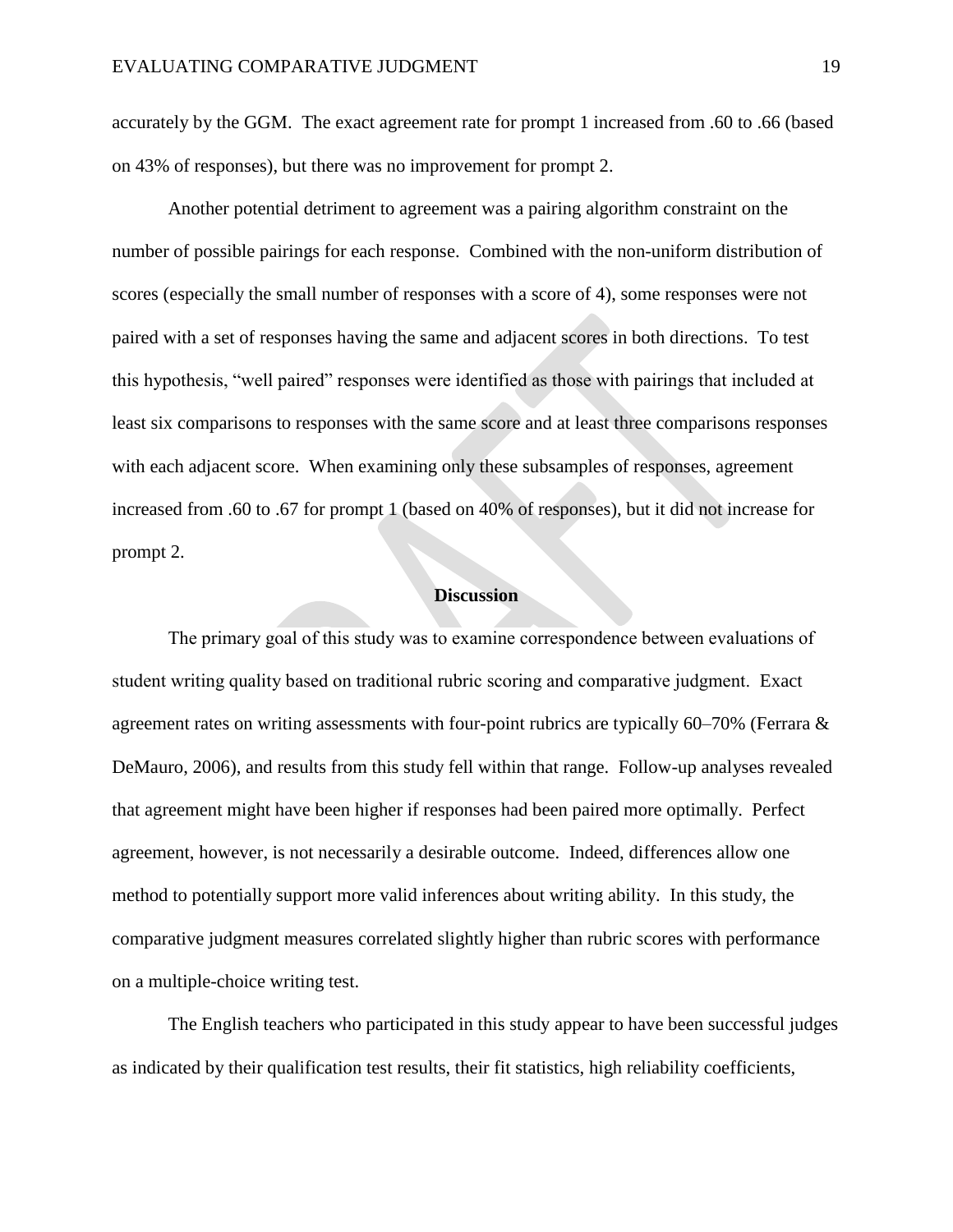agreement between comparative judgment measures and rubric scores, and validity coefficients for the comparative judgment measures. This finding is consistent with a previous study in which comparative judgment measures from teachers and experienced scorers correlated highly [\(Raikes et al., 2008\)](#page-24-1), and it supports the notion that educators could serve as judges in future implementations and possibly benefit from the experience as professional development.

In terms of time on task, results from this study suggest that an individual comparative judgment takes less time to generate than a rubric score. Of course, comparative judgment requires multiple judgments, and in this study, each essay needed approximately 9 judgments in order to attain reliability of .80. Assuming nine judgments per response, comparative judgment for a single response would require an average of 420.8 seconds (93.5  $\times$  9/2), which is 76% more time that rubric scoring. Using the median judgment time, the average comparative judgment time would be 279 seconds, which is a 17% increase over rubric scoring.

Though the time required to evaluate each response may be longer, comparative judgment may offer greater overall efficiency by reducing training requirements. Training sessions lasted three to four hours in this study, but other comparative judgment studies attained reliable measures of perceived quality with substantially less training. For reference, rubric scorer training for prompts like those used in this study typically lasts between 8 and 12 hours. Reductions in training time could provide enormous efficiency in field-test scoring, wherein a small number of responses to a large number of essay prompts must be scored. The judgments might take longer than rubric scoring, but a large number of lengthy trainings would be avoided.

To replicate this study and to examine other potential uses, a future study will apply comparative judgment in parallel to the operational scoring of a field-test essay prompt. That is, range-finding panelists will use paired comparative judgment to generate a rank ordering of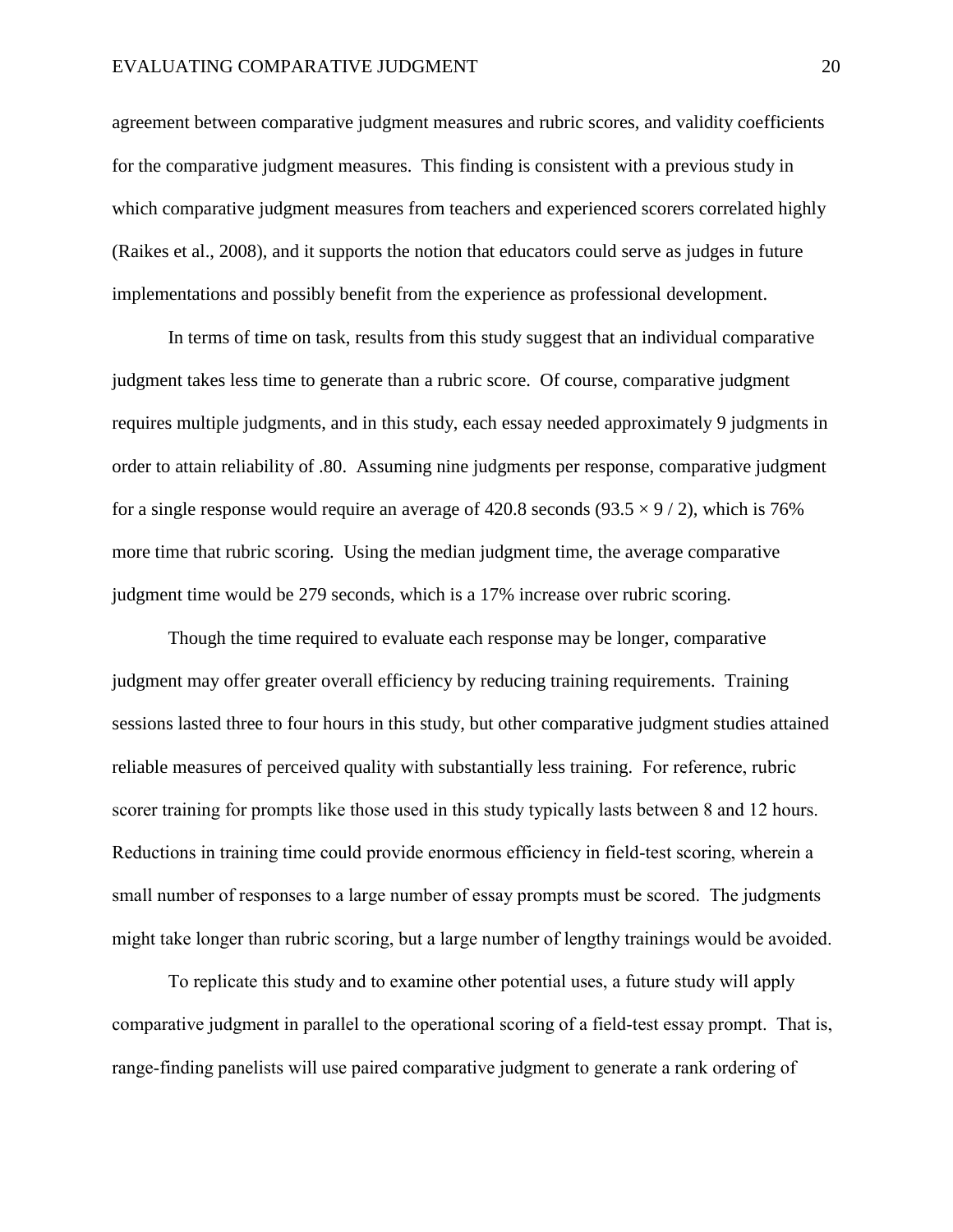responses for selecting anchor papers, judges will compare responses to generate measures of student performance, and those measures will possibly serve as input for the training of an automated essay scoring engine. If teachers serve as judges, they will be surveyed about the professional development benefits of participation. This next study will likely apply adaptive comparative judgment [\(Pollitt, 2012\)](#page-24-3) to improve the efficiency and effectiveness of the pairing process.

In all, comparative judgment shows promise as a methodological component of largescale assessment programs, but gaining acceptance will be challenging. Test consumers view current scoring procedures as trustworthy (and legally defensible), so any new procedure will need to demonstrate ample validity evidence. In addition, the comparative judgment process runs contrary to current assessment trends toward transparency and criterion referencing. That is, the process of making comparative judgments may be intuitive, but it will be challenging to explain the estimation of comparative judgment measures (as is explaining item response theory ability estimates). In addition, comparative judgment measures are inherently norm-referenced, so unless they are anchored to some criterion-referenced scale, results will not provide actionable feedback to teachers and students. Initially, comparative judgment is likely to gain the most traction in low-stakes assessment contexts such as field-test scoring.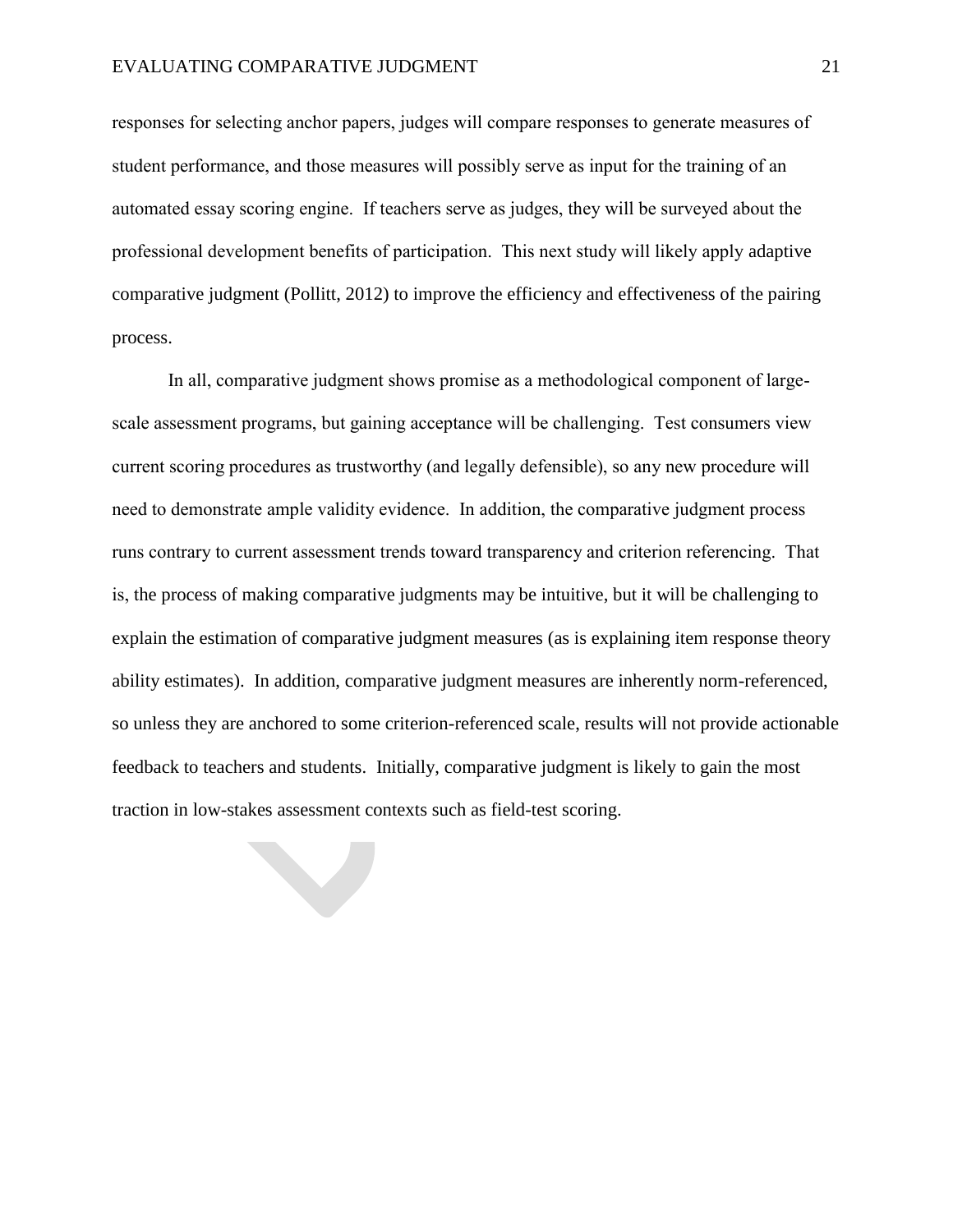#### References

- <span id="page-21-11"></span><span id="page-21-0"></span>AERA, APA, & NCME. (2014). *Standards for educational and psychological testing*. Washington, DC: American Educational Research Association.
- <span id="page-21-9"></span><span id="page-21-7"></span>Andrich, D.A. (1978a). A rating formulation for ordered response categories. *Psychometrika, 43*(4), 561-573. doi: 10.1007/BF02293814

<span id="page-21-2"></span>Andrich, D.A. (1978b). Relationships between the thurstone and Rasch approaches to item scaling. *Applied Psychological Measurement, 2*(3), 449-460. doi: 10.1177/014662167800200319

- <span id="page-21-10"></span><span id="page-21-5"></span>Attali, Y. (2014). A ranking method for evaluating constructed responses. *Educational and Psychological Measurement, Online First*, 1-14. doi: 10.1177/0013164414527450
- <span id="page-21-3"></span>Black, B. (2008). *Using an adapted rank-ordering method to investigate january versus june awarding standards*. Paper presented at the Fourth Biennial EARLI/Northumbria Assessment Conference, Berlin, Germany. Retrieved from [http://www.cambridgeassessment.org.uk/Images/109767-using-an-adapted-rank](http://www.cambridgeassessment.org.uk/Images/109767-using-an-adapted-rank-ordering-method-to-investigate-january-versus-june-awarding-standards.pdf)[ordering-method-to-investigate-january-versus-june-awarding-standards.pdf](http://www.cambridgeassessment.org.uk/Images/109767-using-an-adapted-rank-ordering-method-to-investigate-january-versus-june-awarding-standards.pdf)
- <span id="page-21-8"></span><span id="page-21-6"></span>Black, B., & Bramley, T. (2008). Investigating a judgemental rank-ordering method for maintaining standards in uk examinations. *Research Papers in Education, 23*(3), 357- 373. doi: 10.1080/02671520701755440
- <span id="page-21-1"></span>Bradley, R.A., & Terry, M.E. (1952). Rank analysis of incomplete block designs: The method of paired comparisons. *Biometrika, 39*, 324-345. doi: 10.2307/2527550
- <span id="page-21-4"></span>Bramley, T. (2005). A rank-ordering method for equating tests by expert judgment. *Journal of Applied Measurement, 6*(2), 202-223.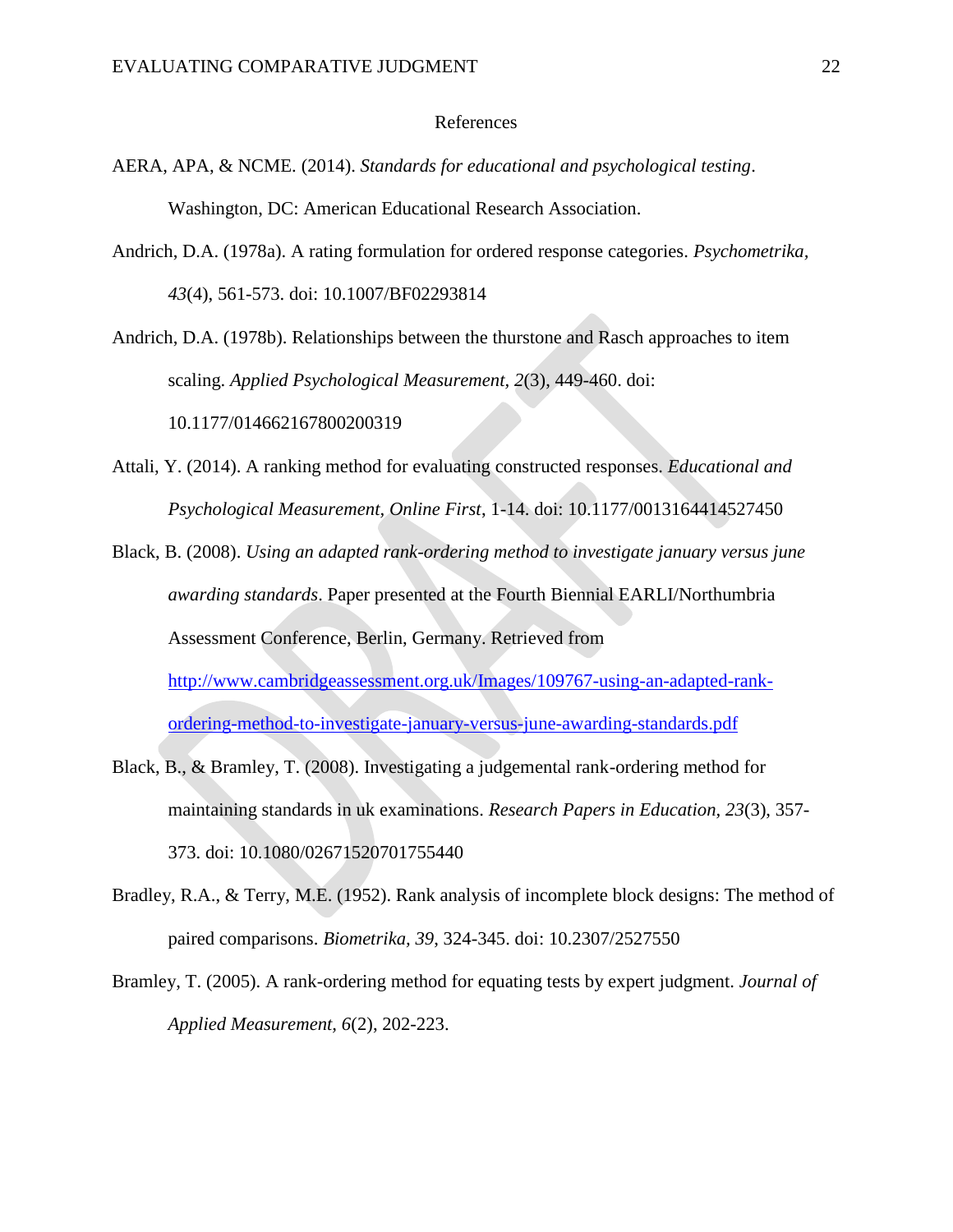- <span id="page-22-6"></span><span id="page-22-3"></span>Bramley, T., Bell, J.F., & Pollitt, A. (1998). Assessing changes in standards over time using thurstone paired comparisons. *Education Research and Perspectives, 25*(2), 1-24.
- <span id="page-22-7"></span><span id="page-22-2"></span>Bramley, T., & Oates, T. (2011). Rank ordering and paired comparisons – the way cambridge assessment is using them in operational and experimental work. *Research Matters*(11), 32-35.
- <span id="page-22-5"></span>Ferrara, S., & DeMauro, G.E. (2006). Standardized assessment of individual achievement in k-12. In R. L. Brennan (Ed.), *Educational measurement* (4th ed., pp. 579-621). Westport, CT: Praeger.
- <span id="page-22-4"></span>Forster, M. (2005). *Can examiners successfully distinguish between scripts that vary by only a small range on marks?* Unpublished internal paper, Oxford Cambridge and RSA Examinations.
- <span id="page-22-8"></span><span id="page-22-1"></span>Gill, T., & Bramley, T. (2008). *How accurate are examiners' judgments of script quality? An investigation of absolute and relative judgments in two units, one with a wide and one with a narrow 'zone of uncertainty'*. Paper presented at the British Educational Research Association Annual Conference, Edinburgh, Scotland. Retrieved from [http://www.cambridgeassessment.org.uk/Images/111249-how-accurate-are-examiners](http://www.cambridgeassessment.org.uk/Images/111249-how-accurate-are-examiners-judgments-of-script-quality-.pdf)[judgments-of-script-quality-.pdf](http://www.cambridgeassessment.org.uk/Images/111249-how-accurate-are-examiners-judgments-of-script-quality-.pdf)
- <span id="page-22-0"></span>Gill, T., Bramley, T., & Black, B. (2007). *An investigation of standard maintaining in gcse english using a rank-ordering method*. Paper presented at the British Educational Research Association Annual Conference, London, England. Retrieved from [http://www.cambridgeassessment.org.uk/Images/109760-an-investigation-of-standard](http://www.cambridgeassessment.org.uk/Images/109760-an-investigation-of-standard-maintaining-in-gcse-english-using-a-rank-ordering-method.pdf)[maintaining-in-gcse-english-using-a-rank-ordering-method.pdf](http://www.cambridgeassessment.org.uk/Images/109760-an-investigation-of-standard-maintaining-in-gcse-english-using-a-rank-ordering-method.pdf)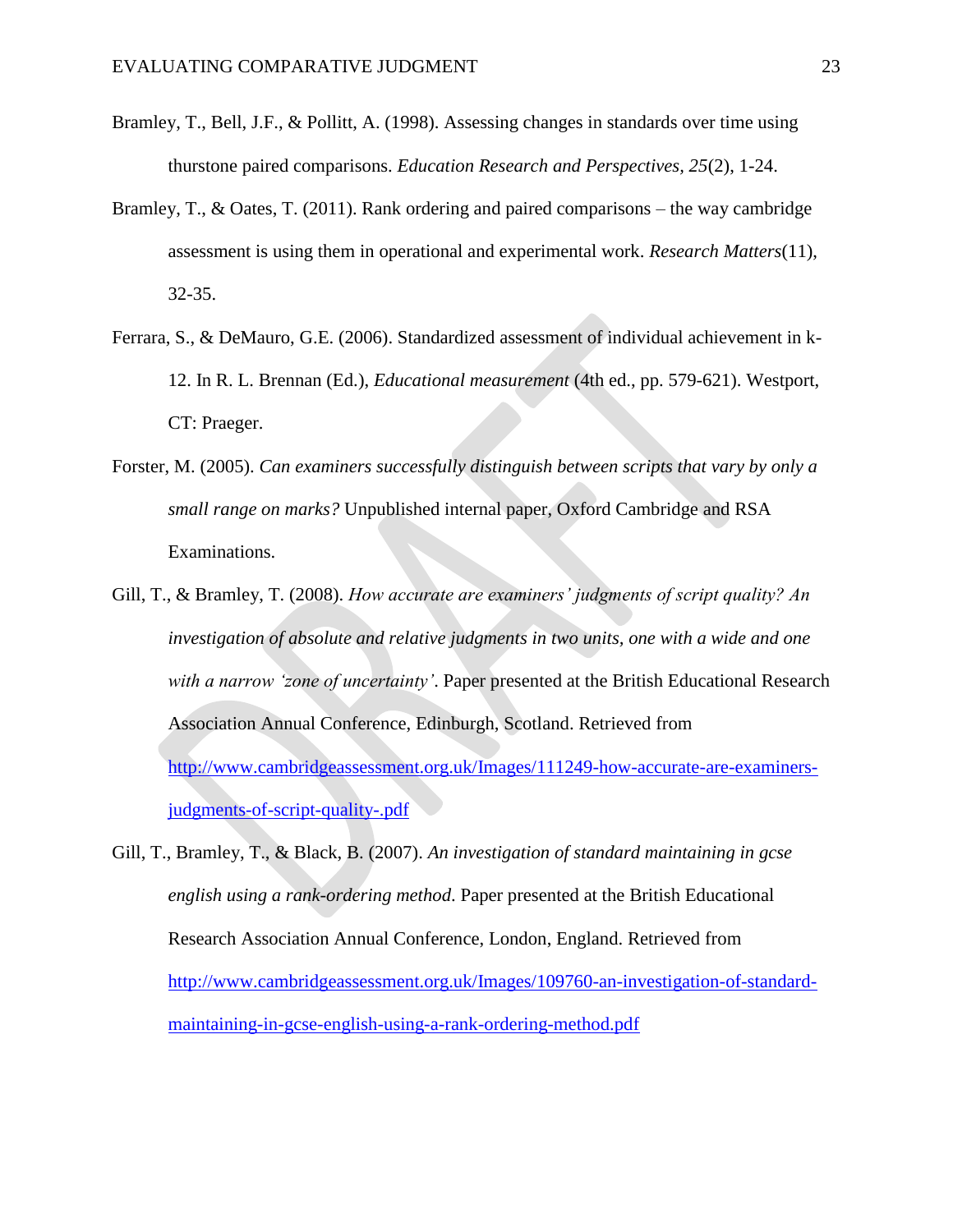- <span id="page-23-13"></span><span id="page-23-12"></span><span id="page-23-11"></span><span id="page-23-10"></span><span id="page-23-3"></span>Heldsinger, S.A., & Humphry, S.M. (2010). Using the method of pairwise comparison to obtain reliable teacher assessments. *The Australian Educational Researcher, 37*(2), 1-19. doi: 10.1007/BF03216919
- <span id="page-23-4"></span>Heldsinger, S.A., & Humphry, S.M. (2013). Using calibrated exemplars in the teacherassessment of writing: An empirical study. *Educational Research, 55*(3), 219-235. doi: 10.1080/00131881.2013.825159
- <span id="page-23-9"></span><span id="page-23-5"></span>Jones, I., & Alcock, L. (2014). Peer assessment without assessment criteria. *Studies in Higher Education, 39*(10), 1774-1787. doi: 10.1080/03075079.2013.821974
- <span id="page-23-6"></span>Jones, I., Swan, M., & Pollitt, A. (2015). Assessing mathematical problem solving using comparative judgment. *International Journal of Science and Mathematics Education, 13*(1), 151-177. doi: 10.1007/s10763-013-9497-6
- <span id="page-23-0"></span>Jones, M. (2014). *Teacher scoring as professional development*. Panel Discussion at the California Educational Research Association Annual Conference. San Diego, CA.
- <span id="page-23-2"></span>Kimbell, R., Wheeler, T., Stables, K., Shepard, T., Martin, F., Davies, D., . . . Whitehouse, G. (2009). E-scape portfolio assessment: Phase 3 report. from Technology Education Research Unit, Goldsmiths College, University of London Retrieved from https:/[/www.gold.ac.uk/media/e-scape\\_phase3\\_report.pdf](http://www.gold.ac.uk/media/e-scape_phase3_report.pdf)
- <span id="page-23-8"></span>Linacre, J.M. (2014). *A user's guide to FACETS: Rasch-model computer programs*. Chicago, IL: MESA Press.
- <span id="page-23-1"></span>Luce, R. (1959). *Individual choice behavior*. New York, NY: Wiley.
- <span id="page-23-7"></span>Lunn, D.J., Thomas, A., Best, N., & Spiegelhalter, D. (2000). WinBUGS – a Bayesian modelling framework: Concepts, structure, and extensibility. *Statistics and Computing, 10*, 325-337. doi: 10.1023/A:1008929526011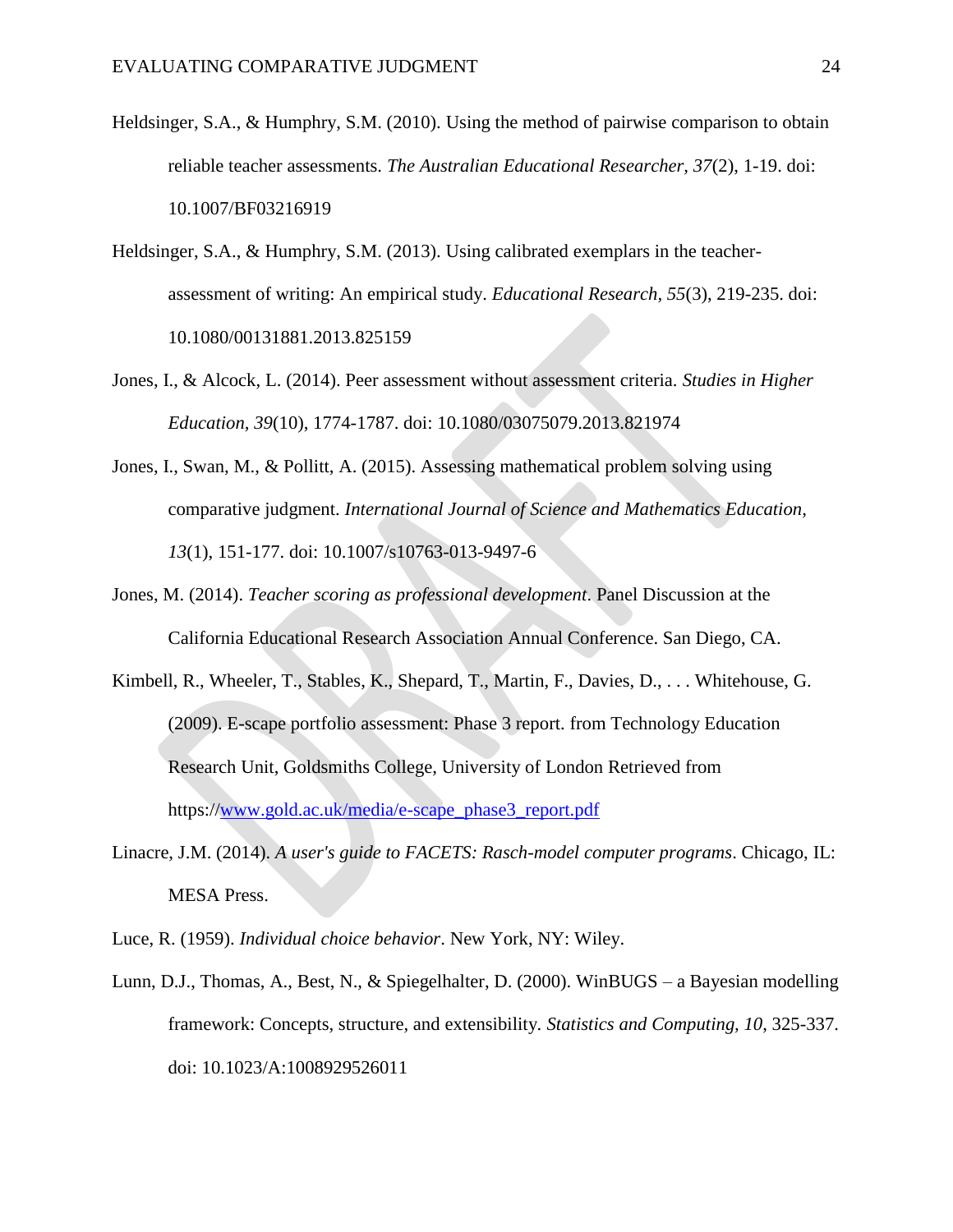<span id="page-24-4"></span><span id="page-24-2"></span>Pollitt, A. (2004). *Let's stop marking exams*. Paper presented at the IAEA Conference,

Philadelphia, PA. Retrieved from

<http://www.cambridgeassessment.org.uk/Images/109719-let-s-stop-marking-exams.pdf>

- <span id="page-24-3"></span>Pollitt, A. (2012). The method of adaptive comparative judgement. *Assessment in Education: Principles, Policy & Practice, 19*(3), 281-300. doi: 10.1080/0969594X.2012.665354
- Pollitt, A., & Crisp, V. (2004). *Could comparative judgements of script quality replace traditional marking and improve the validity of exam questions?* Paper presented at the British Educational Research Association Annual Conference, Manchester, England. Retrieved from [http://www.cambridgeassessment.org.uk/Images/109724-could](http://www.cambridgeassessment.org.uk/Images/109724-could-comparative-judgements-of-script-quality-replace-traditional-marking-and-improve-the-validity-of-exam-questions-.pdf)[comparative-judgements-of-script-quality-replace-traditional-marking-and-improve-the](http://www.cambridgeassessment.org.uk/Images/109724-could-comparative-judgements-of-script-quality-replace-traditional-marking-and-improve-the-validity-of-exam-questions-.pdf)[validity-of-exam-questions-.pdf](http://www.cambridgeassessment.org.uk/Images/109724-could-comparative-judgements-of-script-quality-replace-traditional-marking-and-improve-the-validity-of-exam-questions-.pdf)
- <span id="page-24-5"></span><span id="page-24-0"></span>Pollitt, A., & Elliott, G. (2003). *Finding a proper role for human judgement in the examination system*. Paper presented at the Qualifications and Curriculum Authority Seminar on 'Standards and Comparability'. Retrieved from

[http://www.cambridgeassessment.org.uk/Images/109706-finding-a-proper-role-for](http://www.cambridgeassessment.org.uk/Images/109706-finding-a-proper-role-for-human-judgement-in-the-examination-system..pdf)[human-judgement-in-the-examination-system..pdf](http://www.cambridgeassessment.org.uk/Images/109706-finding-a-proper-role-for-human-judgement-in-the-examination-system..pdf)

<span id="page-24-1"></span>Raikes, N., Scorey, S., & Shiell, H. (2008). *Grading examinations using expert judgements from a diverse pool of judges*. Paper presented at the Annual Conference of the International Association for Educational Assessment, Cambridge, England. Retrieved from [http://www.cambridgeassessment.org.uk/Images/109766-grading-examinations-using](http://www.cambridgeassessment.org.uk/Images/109766-grading-examinations-using-expert-judgements-from-a-diverse-pool-of-judges.pdf)[expert-judgements-from-a-diverse-pool-of-judges.pdf](http://www.cambridgeassessment.org.uk/Images/109766-grading-examinations-using-expert-judgements-from-a-diverse-pool-of-judges.pdf)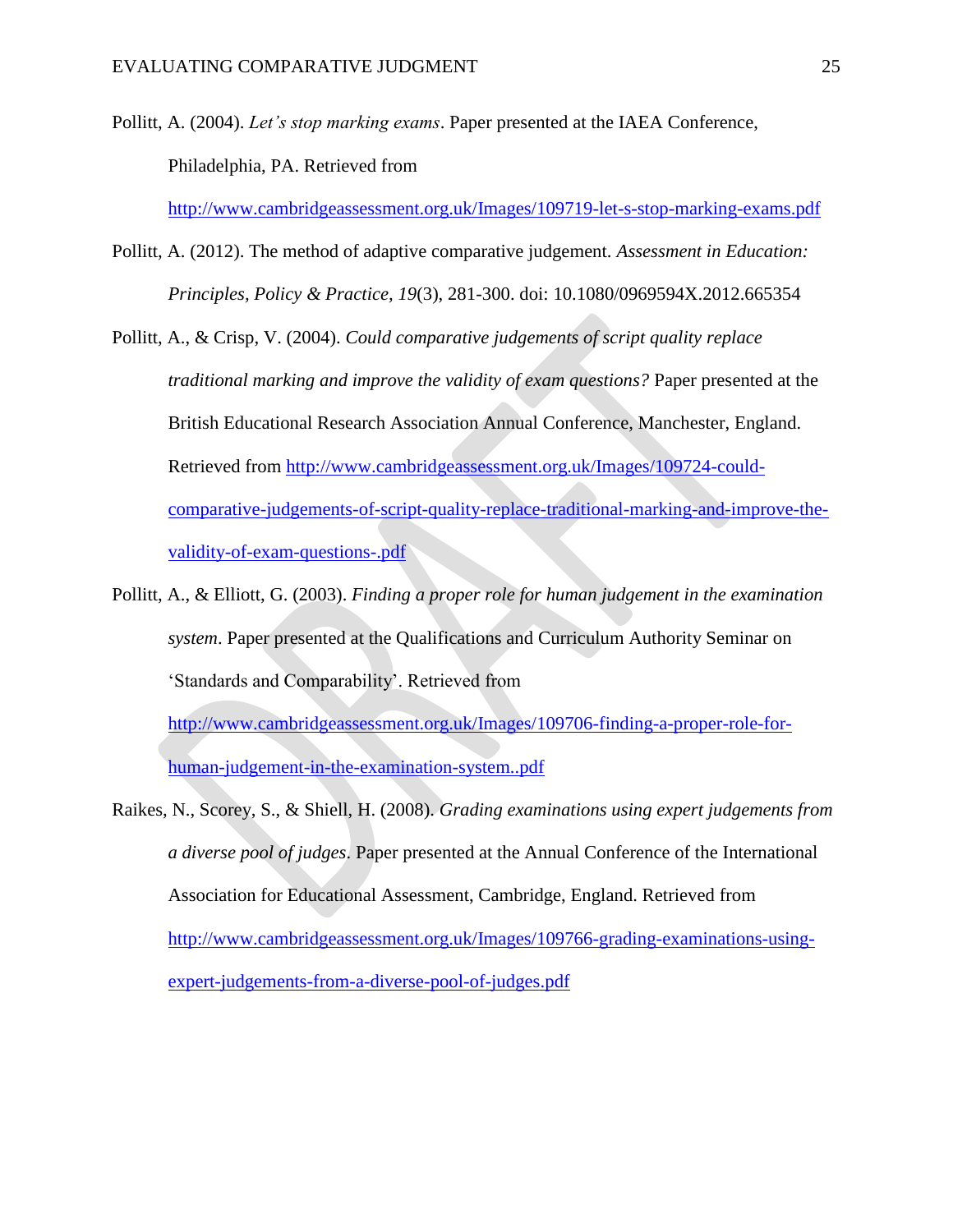- <span id="page-25-8"></span><span id="page-25-5"></span>Shah, N.B., Balakrishnan, S., Bradley, J., Parekh, A., Ramchandran, K., & Wainwright, M. (Producer). (2014). When is it better to compare than to score? *arXiv*. Retrieved from <http://arxiv.org/abs/1406.6618>
- <span id="page-25-4"></span>Stewart, N., Brown, G.D.A., & Chater, N. (2005). Absolute identification by relative judgment. *Psychological Review, 112*(4), 881-911. doi: 10.1037/0033-295X.112.4.881
- <span id="page-25-1"></span>Thurstone, L.L. (1927). A law of comparative judgment. *Psychological Review, 34*(4), 273-286. doi: 10.1037/h0070288
- <span id="page-25-7"></span><span id="page-25-3"></span>Whitehouse, C., & Pollitt, A. (Producer). (2012). Using adaptive comparative judgement to obtain a highly reliable rank order in summative assessment. Retrieved from https://cerp.aqa.org.uk/sites/default/files/pdf\_upload/CERP\_RP\_CW\_20062012\_2.pdf
- <span id="page-25-0"></span>Wolfe, E.W., & McVay, A. (2012). Application of latent trait models to identifying substantively interesting raters. *Educational Measurement: Issues and Practice, 31*(3), 31-37. doi: 10.1111/j.1745-3992.2012.00241.x
- <span id="page-25-6"></span>Wright, B.D., & Linacre, J.M. (1989). Observations are always ordinal: Measurement, however, must be interval. *Archives of Physical Measurement and Rehabilitation, 70*(12), 857-860.
- <span id="page-25-2"></span>Yim, L.W.K., & Shaw, S. (2009). *A comparability study using a rank-ordering methodology at syllabus level between examination boards*. Paper presented at the International Association for Educational Assessment Annual Conference, Brisbane, Australia. Retrieved from [http://www.iaea.info/documents/paper\\_4d722c4f.PDF](http://www.iaea.info/documents/paper_4d722c4f.PDF)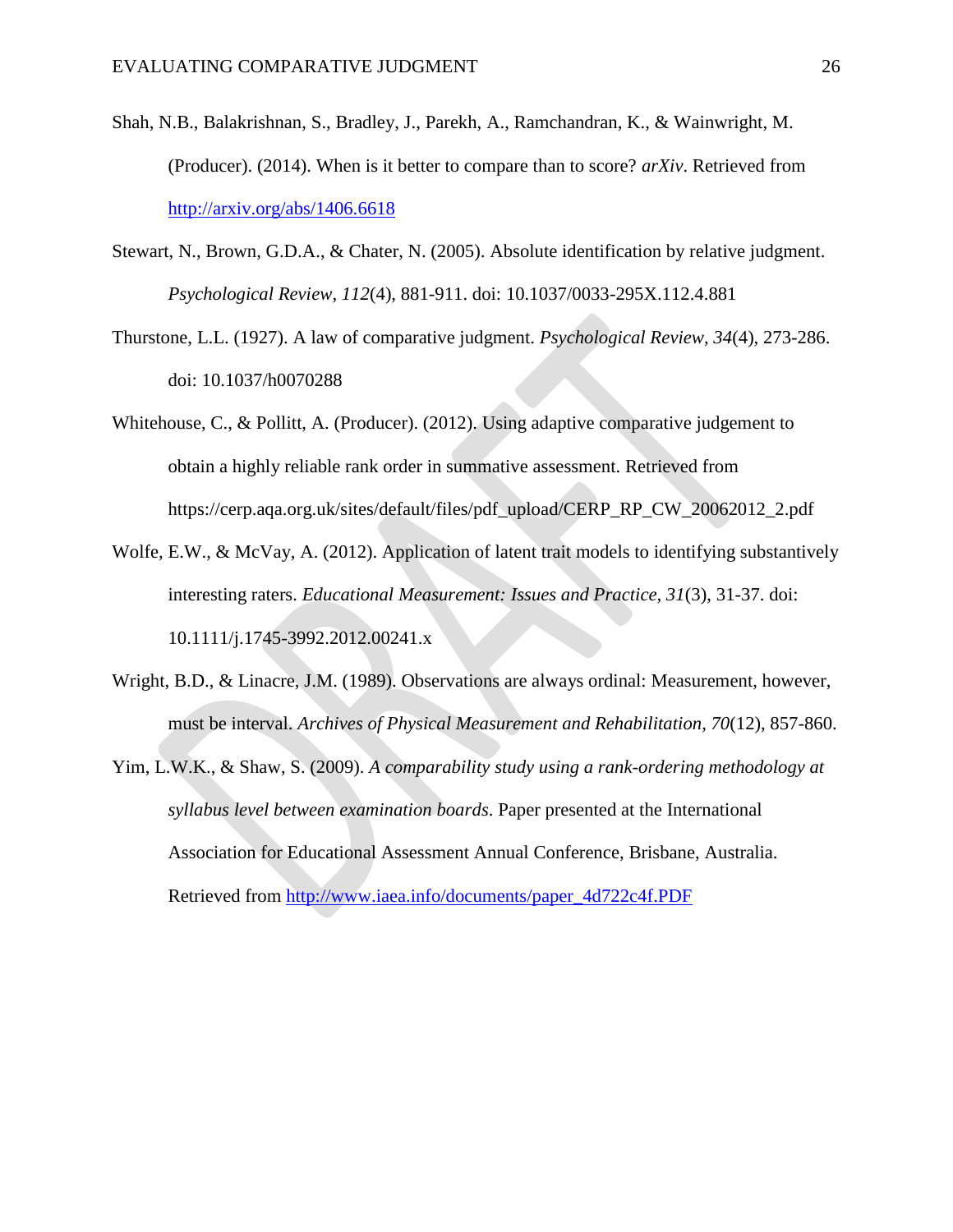## EVALUATING COMPARATIVE JUDGMENT 27

## Table 1

# *Prior Studies involving Comparative Judgments of Student Performance*

| Study               | Use         | <b>Study Description</b>           | Reliability | Validity                                        |
|---------------------|-------------|------------------------------------|-------------|-------------------------------------------------|
| Bramley et al.      | Maintaining | Judges compared mathematics and    |             | "a [mathematics] scale consistent with the raw  |
| (1998)              | standards   | English exam from different years  |             | mark scale was produced", "little relationship  |
|                     |             |                                    |             | between [English] rater measure and the mark"   |
| Pollitt and         | Evaluate    | Judges compared geography exams    |             | .86 correlation with ranks based on traditional |
| Crisp (2004)        | performance |                                    |             | marks                                           |
| <b>Bramley</b>      | Maintaining | Judges each rank ordered 4 sets of | .97         | .92 correlation to 2003 test scores, .95        |
| (2005)              | standards   | 10 reading exams from different    |             | correlation to 2004 test scores                 |
|                     |             | years.                             |             |                                                 |
| Forster $(2005)$    | Maintaining | Judges compared English, business, | $.98 - .99$ | 5 out of 6 correlations were non-significant    |
|                     | standards   | and geography exams                |             |                                                 |
| Gill et al.         | Maintaining | Judges rank ordered sets of 10     | .98         | .83–.94 correlation with exam marks             |
| (2007)              | standards   | English exams                      |             |                                                 |
| <b>Black</b> (2008) | Maintaining | Judges rank ordered sets of 3      | > .75       |                                                 |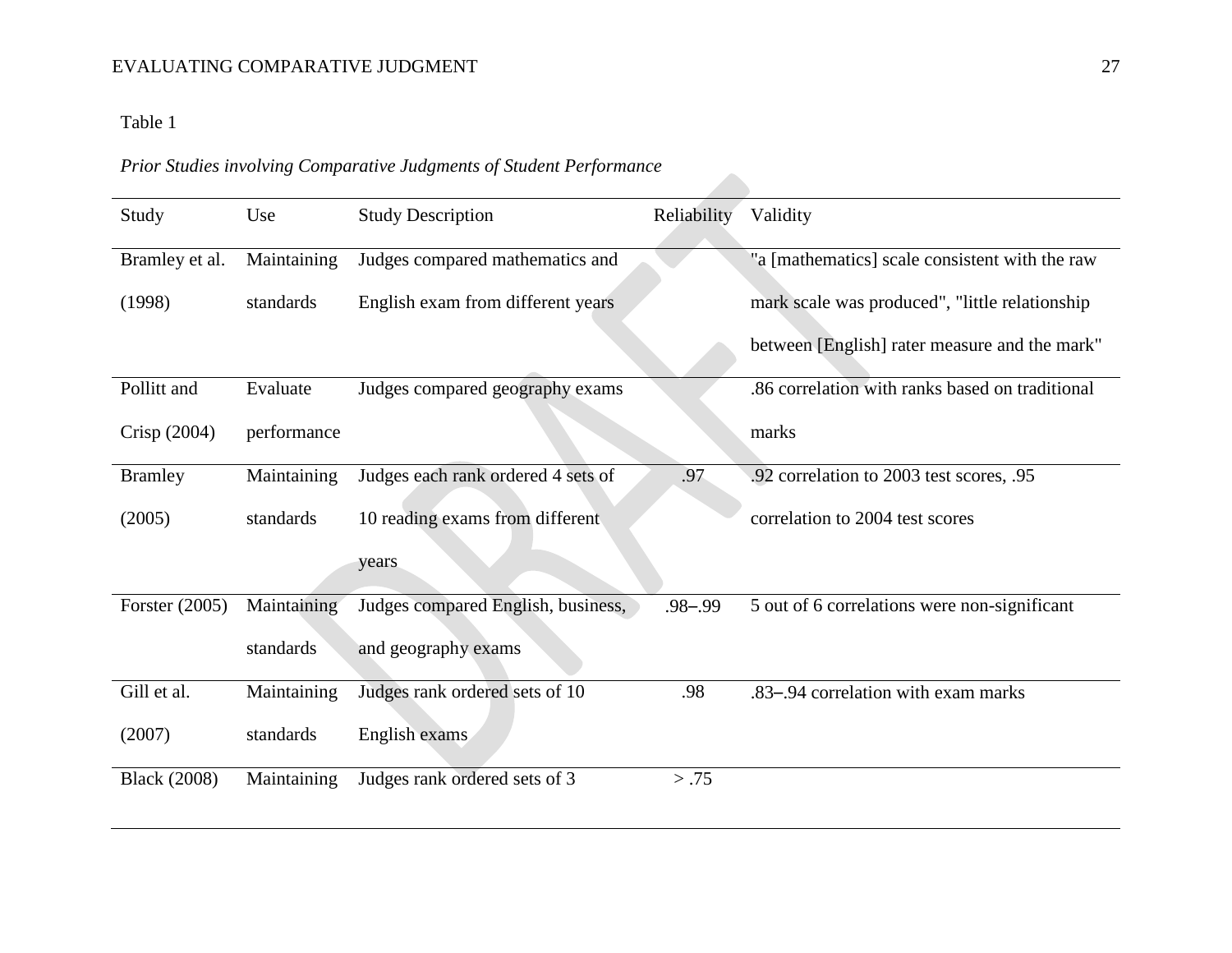## EVALUATING COMPARATIVE JUDGMENT 28

|                  | standards   | economics exams                    |             |                                           |
|------------------|-------------|------------------------------------|-------------|-------------------------------------------|
|                  |             |                                    |             |                                           |
| <b>Black</b> and | Maintaining | Judges rank ordered sets of 10     |             | .81-.92 correlation with exam marks       |
| <b>Bramley</b>   | standards   | exams                              |             |                                           |
| (2008)           |             |                                    |             |                                           |
| Raikes et al.    | Maintaining | Judges rank ordered sets of 3      | $.95 - .97$ | .91–.96 correlation with exam scores      |
| (2008)           | standards   | biology exams from 2007 and 2008   |             |                                           |
| Kimbell et al.   | Evaluate    | Teachers compared design $&$       | .95, .96    | .507 correlation with science exam scores |
| (2009)           | performance | technology, science, and geography |             |                                           |
|                  |             | portfolios in an online interface  |             |                                           |
| Yim and          | Maintaining | Judges rank ordered packs of 12    | .98         | .98, .99 correlation with syllabus %      |
| Shaw (2009)      | standards   | exams administered by different    |             |                                           |
|                  |             | examination boards                 |             |                                           |
| Heldsinger       | Evaluate    | Teachers compared narrative essays | .98         | .92 correlation with rubric scores        |
| and Humphry      | performance | across 7 grade levels              |             |                                           |
| (2010)           |             |                                    |             |                                           |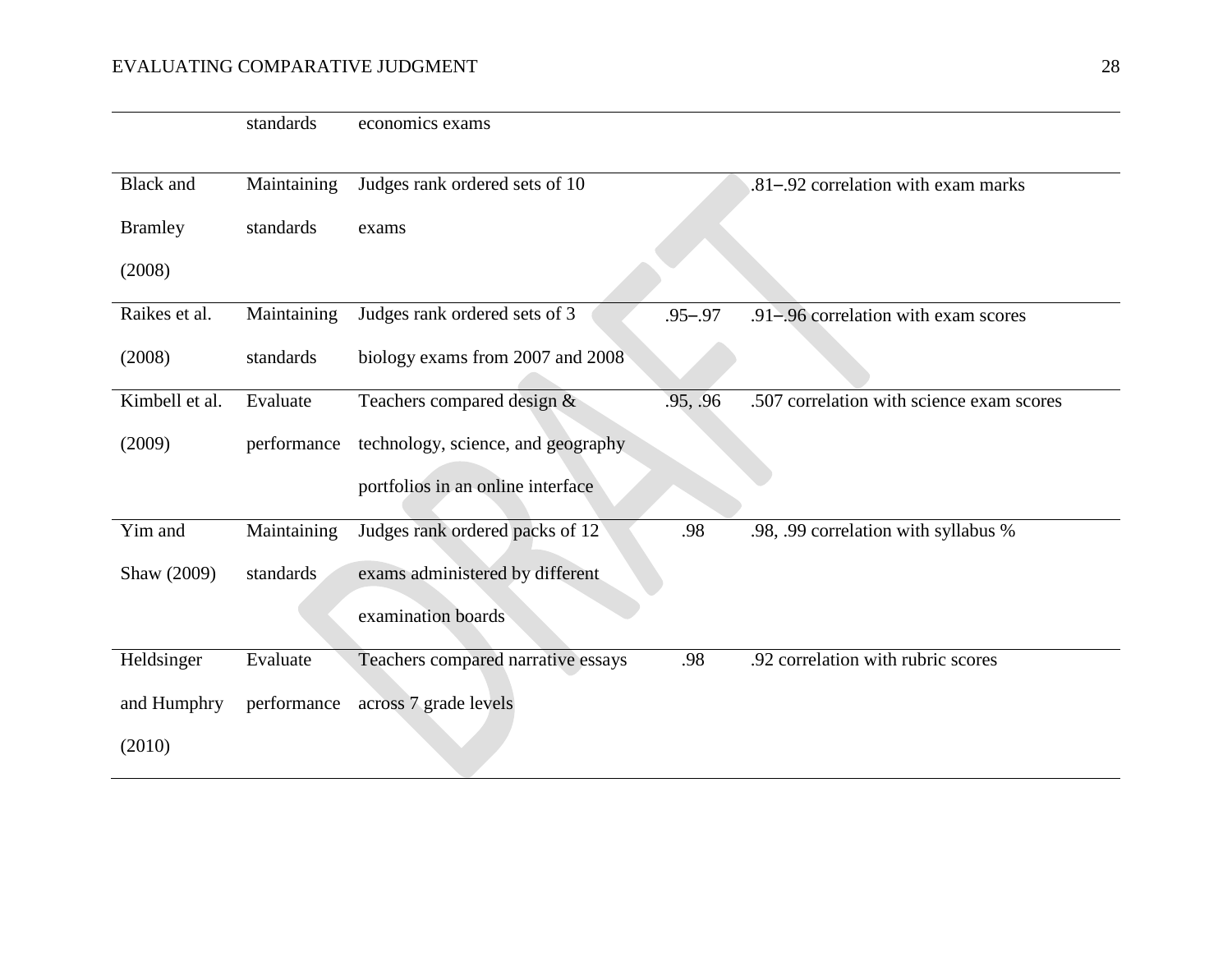## EVALUATING COMPARATIVE JUDGMENT 29

| Whitehouse      | Evaluate    | Judges compared geography essays     | .97         | .63 correlation with traditional marks            |
|-----------------|-------------|--------------------------------------|-------------|---------------------------------------------------|
| and Pollitt     | performance |                                      |             |                                                   |
| (2012)          |             |                                      |             |                                                   |
| Heldsinger      | Evaluate    | Teachers compared samples of         | .99         |                                                   |
| and Humphry     | performance | student writing                      |             |                                                   |
| (2013)          |             |                                      |             |                                                   |
| I. Jones and    | Evaluate    | Students compared each other's       | $.73 - .97$ | .20 (students) and .31 (expert) correlation with  |
| Alcock (2014)   | performance | mathematics exams, and results       |             | a calculus test                                   |
|                 |             | were compared to 20 experts          |             |                                                   |
| Attali (2014)   | Evaluate    | Judges ranked sets of 5 responses to |             | .38-.60 correlation with rubric scores            |
|                 | performance | reading and writing short-answer     |             |                                                   |
|                 |             | questions                            |             |                                                   |
| I. Jones et al. | Evaluate    | Judges compared mathematics and      | .80, .93    | .91 correlation with grades, .88 correlation with |
| (2015)          | performance | mathematical problem solving         | .85, .93    | exam scores                                       |
|                 |             | exams                                |             |                                                   |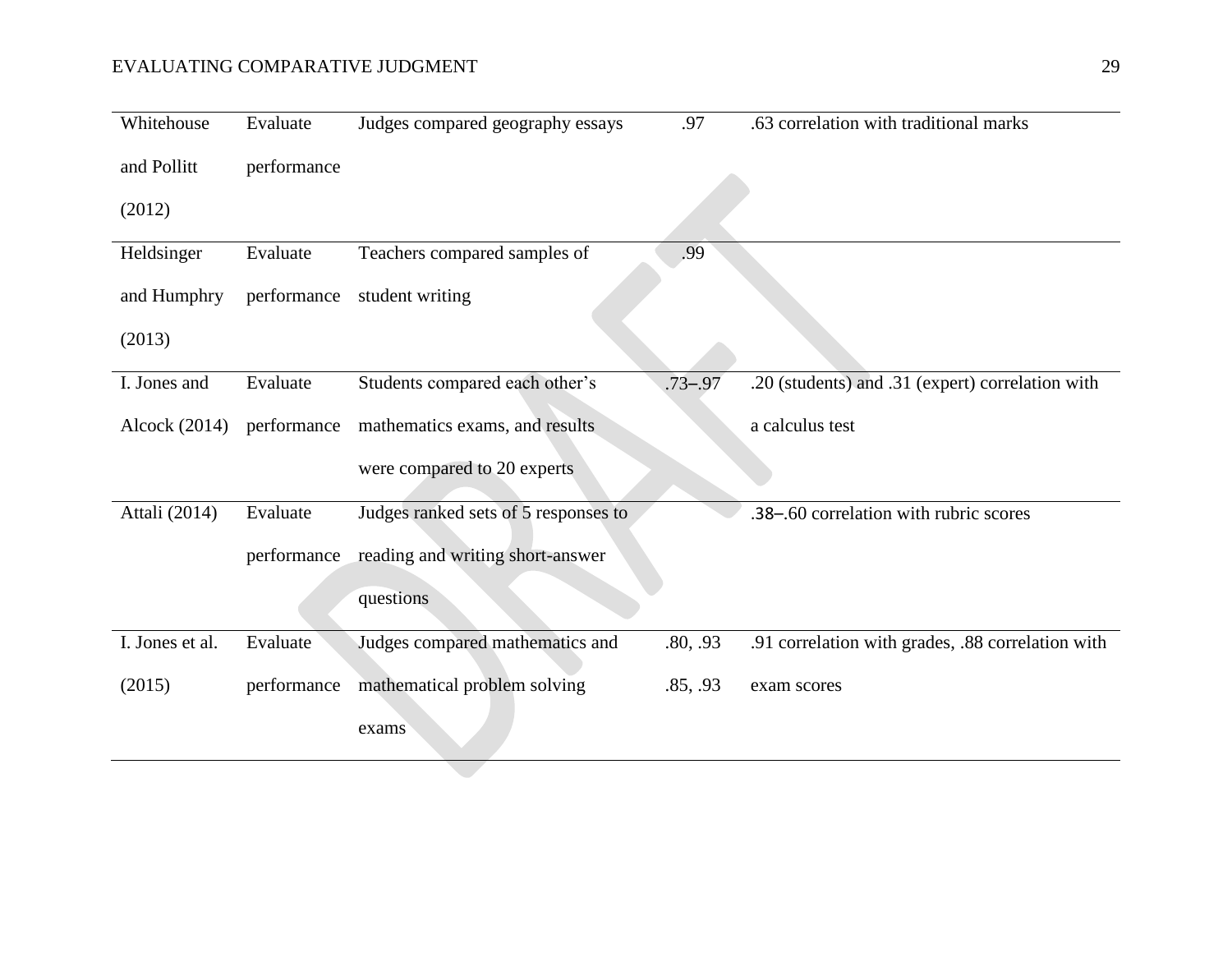# Table 2

# *Correspondence between Rubric Scores and Comparative Judgment (CJ) Measures*

|                           |                        | Prompt 1 | Prompt 2 |              |  |  |
|---------------------------|------------------------|----------|----------|--------------|--|--|
|                           | Rubric<br>CJ (rounded) |          | Rubric   | CJ (rounded) |  |  |
| Mean                      | 2.20                   | 2.40     | 2.20     | 2.21         |  |  |
| <i>SD</i>                 | 0.93                   | 0.97     | 0.93     | 0.98         |  |  |
| <b>Exact Agreement</b>    |                        | 60.0%    |          | 64.0%        |  |  |
| <b>Adjacent Agreement</b> |                        | 38.5%    |          | 33.5%        |  |  |
| Correlation               | .78                    |          | .76      |              |  |  |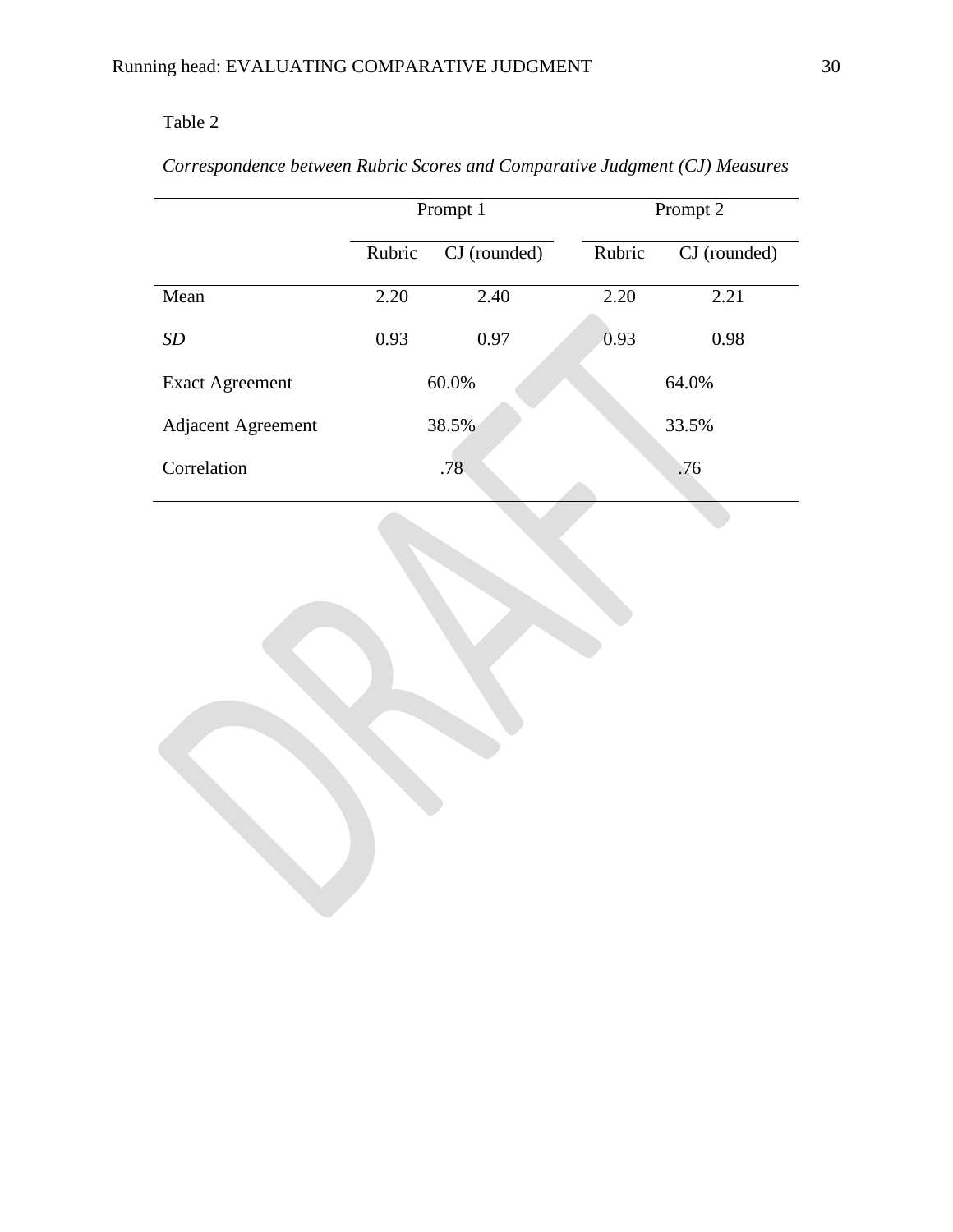## Table 3

# *Summary of Time on Task in Seconds*

|             | Prompt 1 |      |       |         | Prompt 2 |            |         |  |
|-------------|----------|------|-------|---------|----------|------------|---------|--|
|             | Overall  | Min  | Max   | Overall | Min      | <b>Max</b> | Overall |  |
| Rubric Mean | 121.2    | 88.5 | 190.5 | 116.4   | 73.2     | 307.7      | 119.4   |  |
| CJ Mean     | 116.7    | 56.1 | 156.5 | 70.5    | 35.0     | 99.4       | 93.5    |  |
| CJ Median   | 83.0     | 48.0 | 129.5 | 45.0    | 26.0     | 80.0       | 62.0    |  |